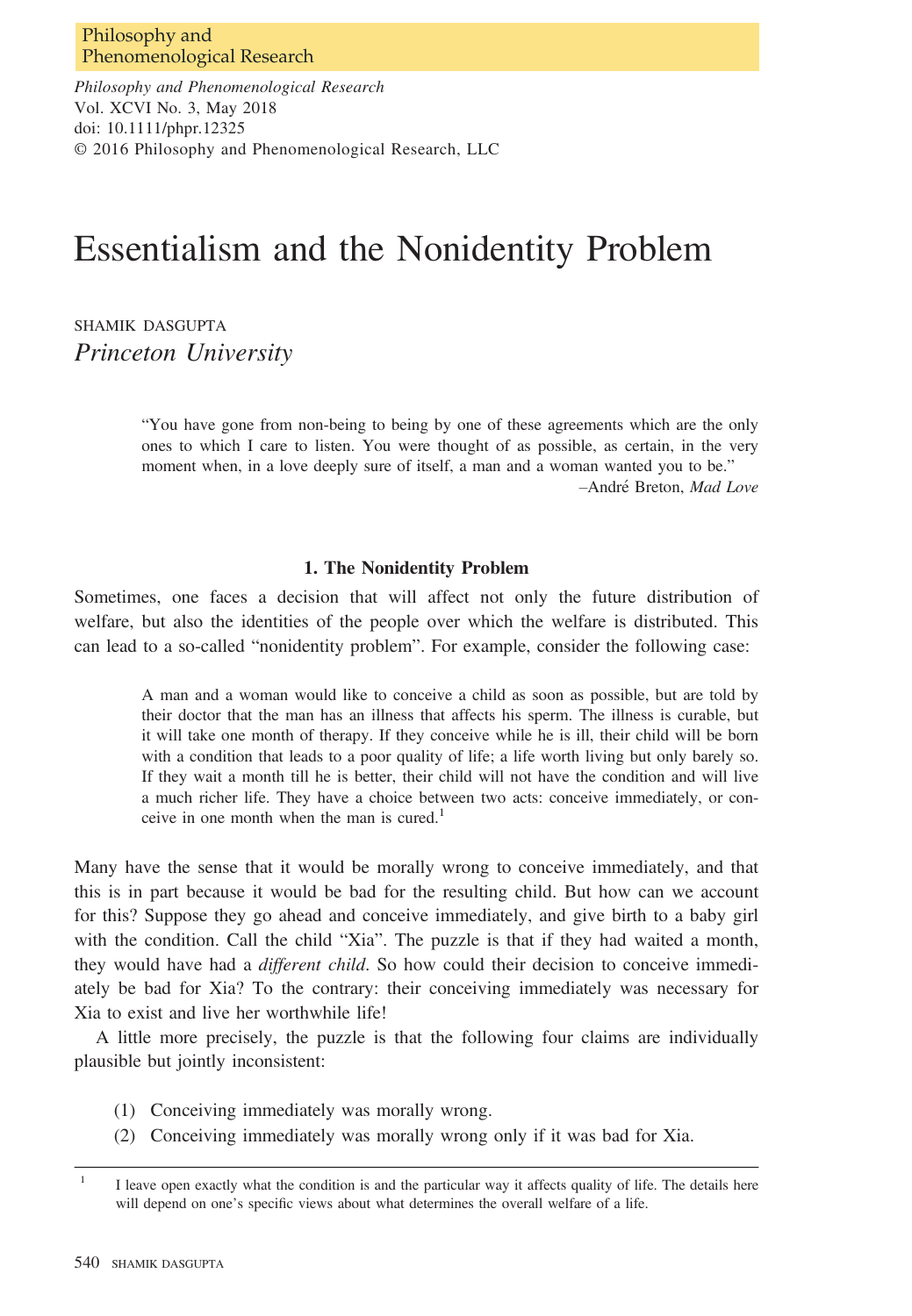- (3) Conceiving immediately was bad for Xia only if Xia would have existed had they waited.
- (4) Xia would not have existed had they waited.

Which claim should we reject? This is known as a nonidentity problem.

In this paper I develop a view on which we need reject none of these claims. On this view,  $(1)$ – $(4)$  are not inconsistent after all: there is an equivocation running through the puzzle, with the name "Xia" denoting something different in (4) than it does in  $(2)$  and  $(3)$ . More fully, the idea is that there are in fact many entities in the vicinity of the couple's child. We do not recognize them all in everyday thought, so they are easy to miss. But they are there nonetheless. Some of these entities make (4) true, but those entities have no moral significance: they do not matter when thinking about what to do. The entities that matter are different, and are the entities that  $(2)$  and  $(3)$  are true of, if true at all. English terms like "person", "child", and "baby girl" do not normally distinguish these entities. Nor does the name "Xia", given how it was introduced; hence the equivocation.

This view has been largely overlooked in the literature on the nonidentity problem.<sup>2</sup> This might be because the view becomes apparent only when one critically examines claim (4), yet the literature tends to take (4) for granted and then infers that one of the other claims must be rejected instead.

For example, some reject (1) and say that conceiving immediately was not morally wrong after all. This is not the plausible view that, having had Xia, the couple would love her dearly and have no regrets over their decision to conceive immediately.<sup>3</sup> Rather, it is the surprising view that it was not morally wrong of them, at the time, to conceive immediately. Still, proponents of the view argue that we are forced into this view, given the truth of  $(2)$ ,  $(3)$ , and  $(4)$ .<sup>4</sup>

Others reject (2). They recognize that it follows from what is sometimes called the "Person Affecting Principle", according to which an act is morally wrong only if it is bad for some person; in the case above, Xia is the obvious person. But they think that the lesson of the above case is that we should reject (2), and so reject the Person Affecting Principle. On this view, conceiving immediately was wrong not because it was bad for Xia, but for some other reason—perhaps because it did not maximize total welfare, for example.<sup>5</sup>

Yet others reject (3). They recognize that it follows from the "Counterfactual Comparative" view of bad-for, on which an act is bad for someone iff she is worse off than she would have been had the act not been performed. For, supposing that Xia would not exist had her parents waited, it follows that she is not worse off than she would have been had her parents waited; so it follows on the Counterfactual

<sup>&</sup>lt;sup>2</sup> Wolf (2009) comes close to endorsing it. But his discussion conflates it with the so-called *de dicto* approach to the nonidentity problem, which is different. I discuss the *de dicto* approach in section 12.

 $3$  See Harman (2009) and Wallace (2013) for a discussion of the nature of regret (or lack thereof) in these kinds of cases, and its relation to moral evaluation.

<sup>&</sup>lt;sup>4</sup> Heyd (1988) takes this approach. Roberts (1998, 2007, 2009) takes this approach for some nonidentity cases but not others; see footnote 10 for more details.

<sup>&</sup>lt;sup>5</sup> Parfit (1984, chapter 16) argued that this is the correct response to the nonidentity problem, though in Chapter 18 he endorses a related principle called the "wide Person Affecting Principle". On one reading of Hare (2007), he takes a similar line. Freeman (1997) and Harris (1998) also reject (2).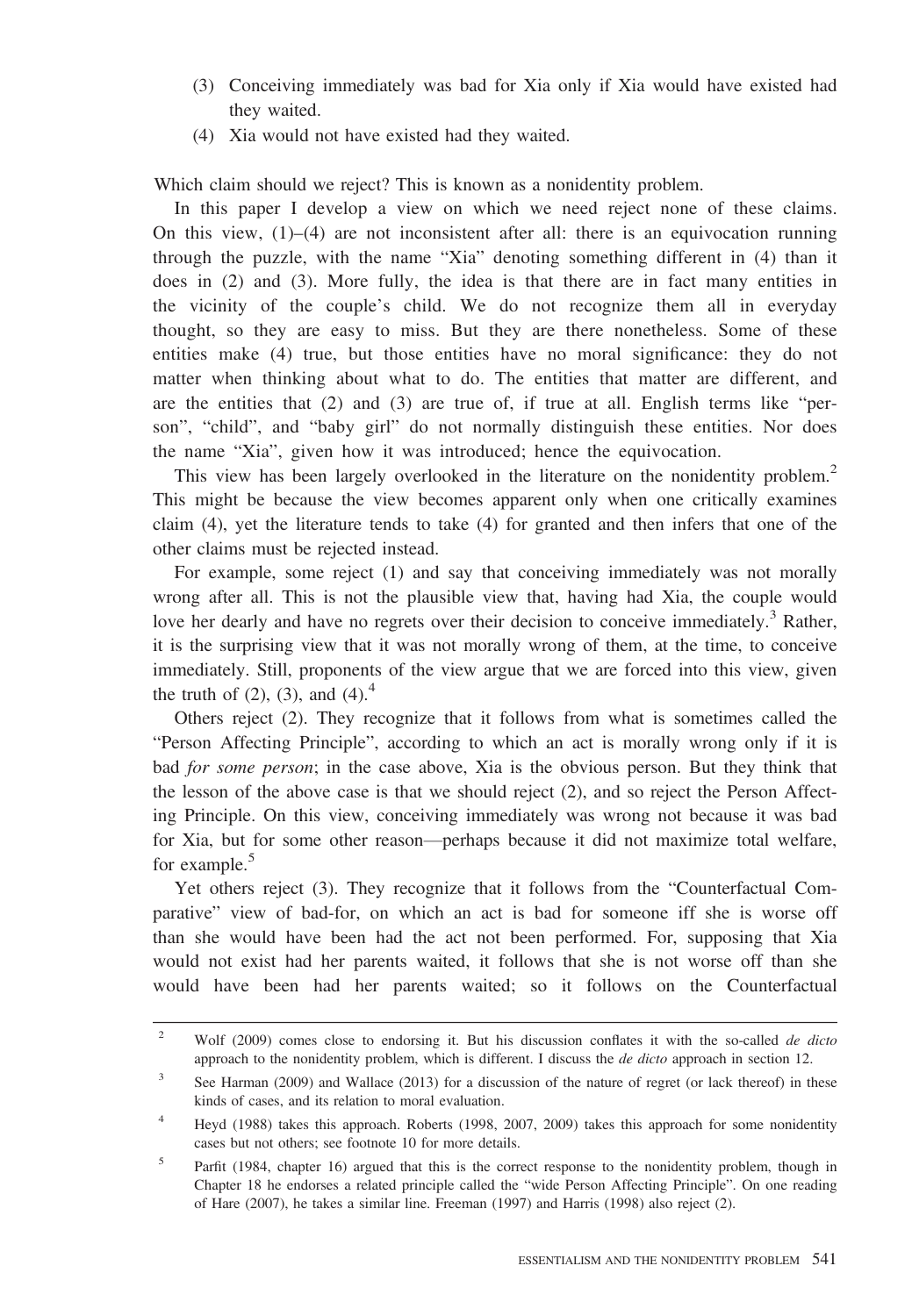Comparative view that conceiving immediately was not bad for her after all, just as (3) states. Thus, some think that the lesson of the nonidentity problem is that we should reject (3), and hence reject the Counterfactual Comparative view. Such theorists typically propose non-comparative accounts of why conceiving immediately was bad for Xia. For example, Shiffrin (1999) argues that it was bad for Xia insofar as it produced in her a condition that impedes the exercise of her agency; Harman (2004) argues that it was bad for her if it caused her "pain, early death, bodily damage or deformity" (p. 93); and Velleman (2008) argues for a view on which conceiving immediately was bad for Xia because it violated her "right to be born into good enough circumstances" (p. 275). The upshot on all these views is that conceiving immediately can be bad for Xia regardless of whether she is better or worse off than she would have been had her parents waited.<sup>6</sup>

These are the standard responses to the nonidentity problem. They are importantly different, but they all take  $(4)$  for granted and infer on that basis that one of  $(1)$ ,  $(2)$ , or (3) must be false. If the view I develop in this paper is coherent—never mind whether it is *true*—this inference is invalid, since  $(1)$ – $(4)$  can all be true together. My primary aim is to show that my view is indeed coherent, and hence show that accepting (4) does not commit one to rejecting (1), (2), or (3). To be clear, there may well be other reasons to reject  $(1)$ ,  $(2)$  or  $(3)$ ; my point is that it is a mistake to think that we must reject one of them *on the basis of (4)*. More generally, the point is that while nonidentity cases like the above have been widely used as a reason to reject the Person Affecting Principle or the Counterfactual Comparative view of bad-for, this line of reasoning is invalid: one can accept both principles even in the light of nonidentity cases.

My secondary aim is to present some reasons to think that the view I develop is true. While the standard approach takes the *metaphysical* claim in (4) for granted and infers that some *ethical* claim in  $(1)$ – $(3)$  must be false, my approach goes in reverse: it uses our ethical beliefs about harm and wrongdoing as a guide to metaphysical conclusions about the natures of the entities that matter. In this respect, my approach here more resembles the approach widely adopted in the literature on personal identity over time, in which ethical judgments about responsibility and prudence are used as guides to the metaphysical persistence conditions of persons, not the other way round. I do not think that the arguments I present here are decisive, but I do think they show that the view I develop is worthy of serious consideration.

The logic of the nonidentity puzzle is not limited to the case described above. Consider the question of whether we should conserve the natural environment so that our descendants 300 years hence can live fruitful lives, or else deplete it and leave our descendants with lives that are barely worth living. Many believe that we should conserve, but the puzzle is how to account for this. For suppose we are selfish and do not conserve, and in 300 years time our descendants are indeed struggling. The puzzle is that if we had conserved, we would have had different descendants—conservation involves

<sup>6</sup> Woodward (1986) defends a related rights-based view. Others who reject (3) include McMahan (1981), Hanser (1990), Bykvist (2006), and Roberts (2007, 2009). Liberto (2014) also proposes a view in this vicinity, arguing that conceiving immediately is bad for Xia because it exploits her. Note that I am using "bad for" as a catch-all term to encompass harming the child, wronging the child, and so on. So, when Shiffrin says that an act harms a child, and Woodward says that it wronged the child, it follows that the act was "bad for" the child as I am using the term.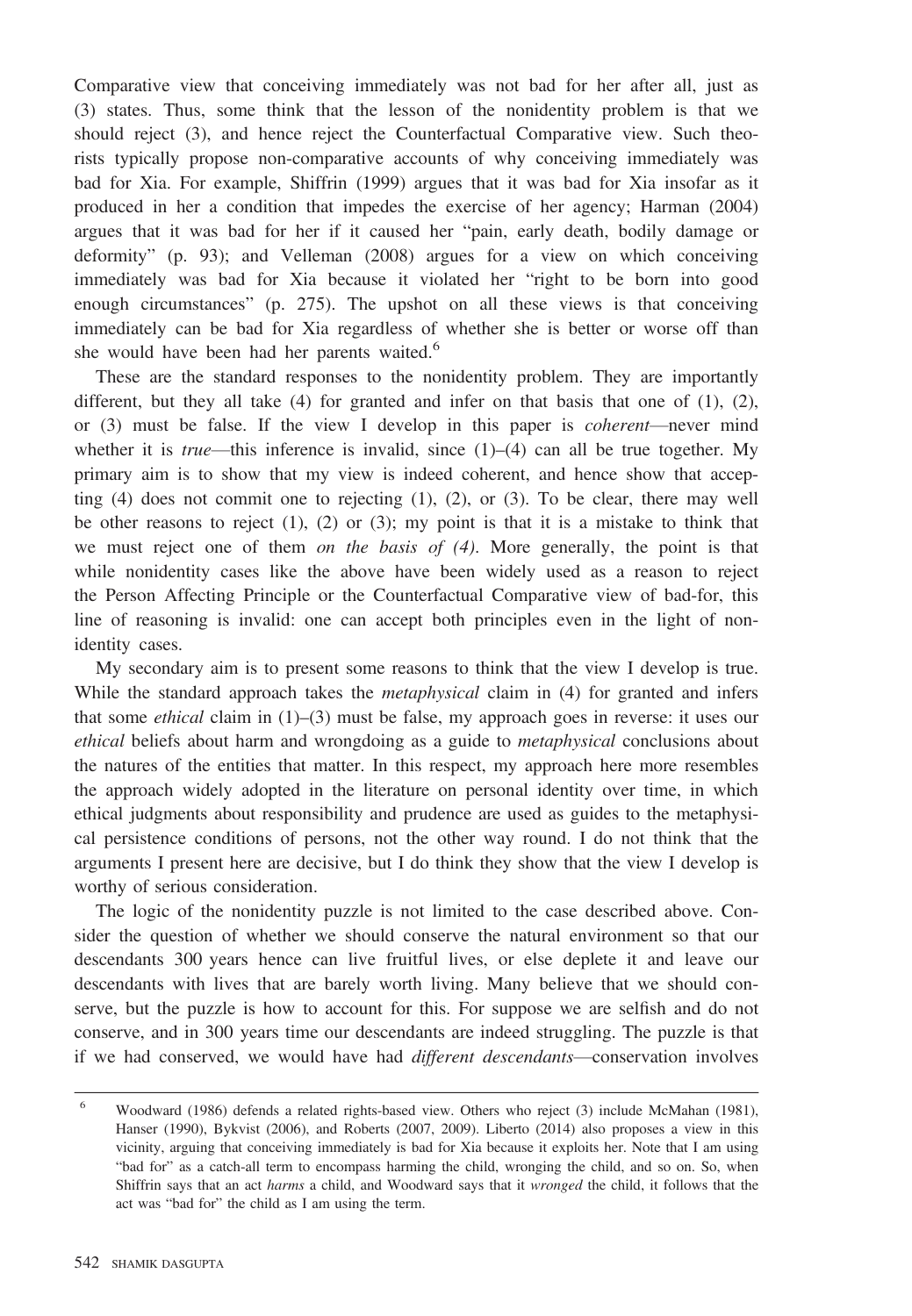radical changes in public policy, with people pursuing careers they wouldn't otherwise had, thereby meeting mates they wouldn't otherwise meet, and so on. So, far from being bad for our descendants, our selfishness is a necessary condition for their worthwhile existence! Why, then, is it wrong to deplete the natural environment? The same kind of puzzle has been discussed in connection with a variety of other questions concerning disability, reparations, and other topics besides.<sup>7</sup>

Is the view I develop a coherent position in these other cases too? If so, is it true? I will say little about these other cases, focusing instead on the case of the couple described above. There are cases and cases, and I do not claim that all should be treated alike. Still, it should become plausible that the view I develop is a coherent position to take in all these cases. It should also become clear how my arguments would carry over to these other cases, but I will not evaluate whether they are equally compelling.

Thus, my aim is not to establish that the view I develop is the correct approach in all nonidentity cases. Nor, consequently, is my aim to find a general theory of population ethics. My aim is merely to argue that, at least in the case of the couple, the view is coherent (sections 2–8), and might even be true (sections 9–13).

## 2. Essentialism

I said that the view I want to develop becomes apparent only when one examines (4) in some detail, so let us turn to this. Suppose the couple conceive immediately and have Xia. Claim (4) says that if they had waited, they would have had a different child. This is typically assumed without argument. It certainly sounds true, to my ear at least. But perhaps it is also perceived to be a scientific truth based on the biology of human reproduction, and hence not open to philosophical critique. If so, that is a mistake: it rests on substantive metaphysical presuppositions. Any appeal to (4) in ethical debate therefore rests on these metaphysical presuppositions too—as the saying goes, there is no such thing as metaphysics-free ethics; there is only ethics whose metaphysical baggage has been taken on board without examination.<sup>8</sup> So let us examine the baggage.

Various things could have been different about me: I am now sitting, but I could have been standing. But some things about me could *not* have been different: I am a human being, and (plausibly) I could not have been a sea cucumber instead. Suppose that one thing that could not have been different about me is my origins—suppose that I could not have originated from a different sperm and egg. It follows that if my parents had waited a month before conceiving, they would not have had me, since their child would have had different origins. The idea behind (4) is that Xia has some property—perhaps her origins, perhaps something else—that could not have been different about her, and that if her parents had waited the resulting child would have lacked that property.

<sup>&</sup>lt;sup>7</sup> For discussion the nonidentity puzzle as it arises in relation to the question of reparations, see Sher (1981, 2005), Thompson (2001), and Shiffrin (2009). For discussion of the puzzle at it arises in relation to disability theory, see Savulescu (2002) and Wasserman (2005).

<sup>&</sup>lt;sup>8</sup> With apologies to Dan Dennett. The real quote, from "Darwin's Dangerous Idea", is: "There is no such things as philosophy-free science; there is only science whose philosophical baggage has been taken on board without examination".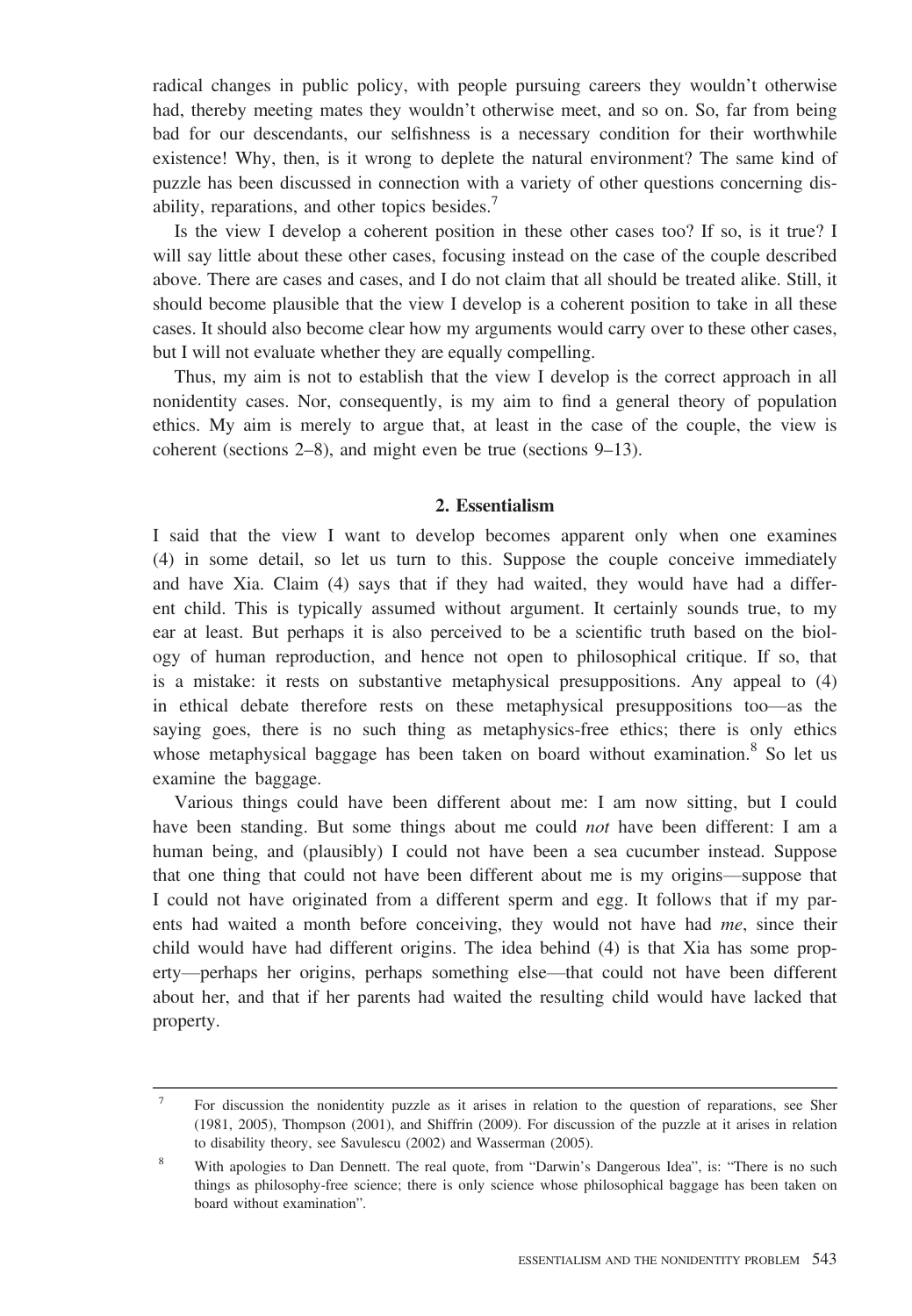This idea presupposes a view known as "essentialism". This is the view that there are two ways to have a property: essentially, and accidentally. As a working definition, let us say that x has P *essentially* iff having P is a necessary condition for being  $x$ . That is:

x has P *essentially* iff necessarily, for all y,  $y = x$  only if y has P.

And say that x has P *accidentally* iff x has P, but not essentially.<sup>9</sup> I have the property of sitting, but only accidentally: it is possible for me to be standing. I also have the property of being human, but this time I have it essentially: nothing can be me without being human. The idea behind claim (4) is that Xia has a certain property P essentially, and that if her parents had waited a month the resulting child would not have P. It follows that the resulting child would not be Xia, as (4) states.

What might property P be? One could appeal to Xia's origins, her genetics, her date of conception, as well as other more complex properties. For now, the choice does not matter. This is not to say that the choice is entirely inert. If one says that her date of conception is essential, then (4) is true because it is impossible for the couple to wait and conceive Xia. By contrast, if one says that her genetic code is essential, then strictly speaking it remains *possible* for the couple to conceive a month later and have a child with that genetic code who is Xia; the idea would be that (4) remains true because that is so *unlikely*. I will return to this distinction later on, but for now it does not matter: whichever property is picked, the point stands that (4) rests on the idea that Xia has *some* property essentially, and so presupposes the essentialist view that the distinction between essence and accident is in good standing.<sup>10</sup>

The opposing view, anti-essentialism, is that there is no intelligible distinction between essence and accident. The anti-essentialist does not say that all properties are had accidentally; that is something that only an (extreme kind of) essentialist could say. Rather, the anti-essentialist rejects all talk of essence and accident in the first place. Quine was an anti-essentialist. He famously rejected the intelligibility of  $de re$  modality, so he would reject the notion of essence defined above as unintelligible on the grounds that it "quantifies in" to modal contexts. Thus, Quine would reject claim (4) as unintelligible. He would accept the biological fact that if the couple waited then the resulting child would likely have different genetics, different origins, etc. But as an anti-essentialist, he would reject as unintelligible the claim that the child *would thereby not be Xia*.<sup>11</sup>

<sup>&</sup>lt;sup>9</sup> I stress that this is just a working definition. Fine (1994) argued that this is not the correct definition, but those complications are not relevant to our purses so I bracket them here.

<sup>&</sup>lt;sup>10</sup> This difference between saying that it is *impossible* for the child to exist had her parents waited, and saying that it is (merely) unlikely, is often ignored in the literature. Notable exceptions include Roberts (2007, 2009) and Hare (2013), who argue that the distinction is crucial. I am inclined to agree with them. More fully, if the problem is that Xia is *merely unlikely* to exist if her parents had waited, then, since her existence was *also* unlikely given when her parents chose to conceive immediately, they argue that we can deny (3) and say that their choice was bad for Xia because, at the time, her expected utility conditional on their conceiving immediately was less than it was conditional on their waiting. If that solution is workable, the hard problem arises if Xia's essence implies that it is *impossible* that she exist if they wait (and indeed in that case Roberts denies (1)).

<sup>&</sup>lt;sup>11</sup> In the framework of possible worlds, essentialism is the view that there are facts of transworld identity. An essential property of Xia is then any property that Xia has in all worlds in which something is identical to her (where this could be a highly disjunctive or otherwise complex property).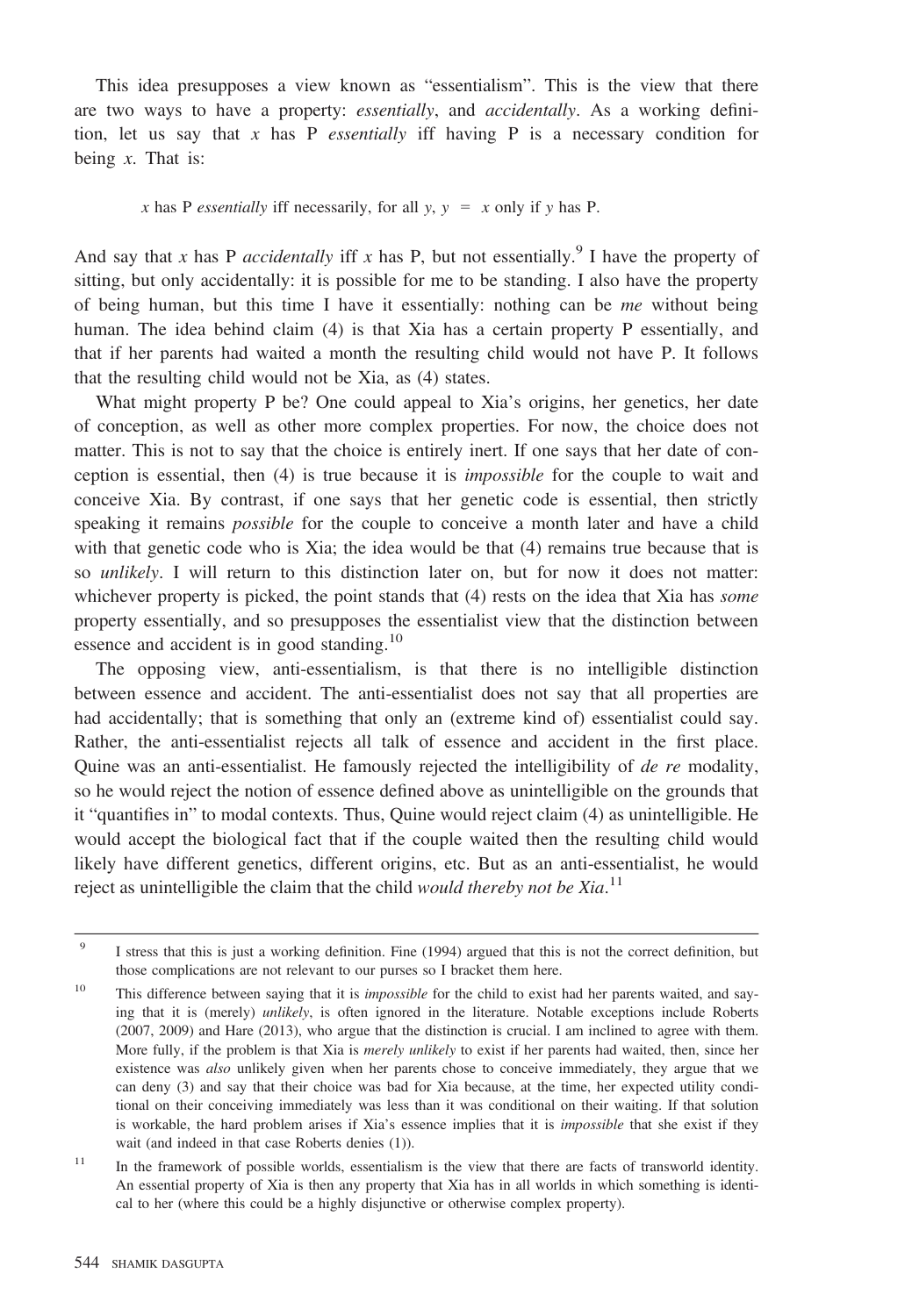So, (4) is not just a scientific claim about the biology of human reproduction. Rather, it presupposes the metaphysical thesis of essentialism. But essentialism comes in many varieties, and the view I want to develop becomes most visible when one looks at (4) through the lens of one particular variety. Let us zero in on that variety.

## 3. Ontic vs. Descriptive Essentialism

To this end, start by distinguishing ontic from descriptive essentialism. Suppose that an object x has property P. According to *descriptive essentialism*, whether  $x$  has P essentially or accidentally depends on the manner in which  $x$  is presented or described. By contrast, *ontic essentialism* is the view that whether  $x$  has P essentially or accidentally is independent of the manner in which it is described.

Given our definition of essence in terms of de re necessity above, this distinction amounts to a distinction between two ways of interpreting the latter. Thus, one descriptive essentialist view is that, when  $x$  is described with the description D, the right-handside of that definition is true iff:

necessarily, for all  $y, y =$  the D only if y has P.

Thus, if Obama is described as the 44th US president, then on this view he is essentially a president, since it is necessary that the 44th US president is a president. But when Obama is described as the father of Sasha and Malia, then on this view he is accidentally a president, since it is not necessary that the father of Sasha and Malia is a president. Thus, whether he is essentially a president depends, on this view, on how he is described.

Lewis's (1986) counterpart theory is another variety of descriptive essentialism. On this view, the right-hand-side of our definition is true iff every counterpart of  $x$  has P. And y is a counterpart of x iff y resembles x in those respects made salient by the context of conversation. So, in a context in which Obama's being a president is particularly salient, all of Obama's counterparts may be presidents, in which case Obama is essentially a president. But in a context in which his being a president is not salient, some of Obama's counterparts will be non-presidents, in which case Obama is accidentally a president. So, again, whether he is essentially a president depends on the manner in which he is being discussed.

By contrast, ontic essentialism is the view that whether  $x$  has P essentially or accidentally is independent of how  $x$  is described or presented. For our purposes, the key feature of ontic essentialism is that it implies that essentialist claims are referentially transparent, in the sense that all occurrences of the following inference form are truth-preserving:

- $1 \times$  is essentially F
- 2 y is accidentally F \_\_\_\_\_\_\_\_\_\_\_\_\_\_\_\_\_\_
- $3 \quad x \neq y$

According to ontic essentialism, this form of inference cannot fail to preserve truth: if  $x$ is essentially F and  $x = y$ , then (by the indiscernibility of identicals) it must be that y is essentially F too. But according to descriptive essentialism, it can lead from truth to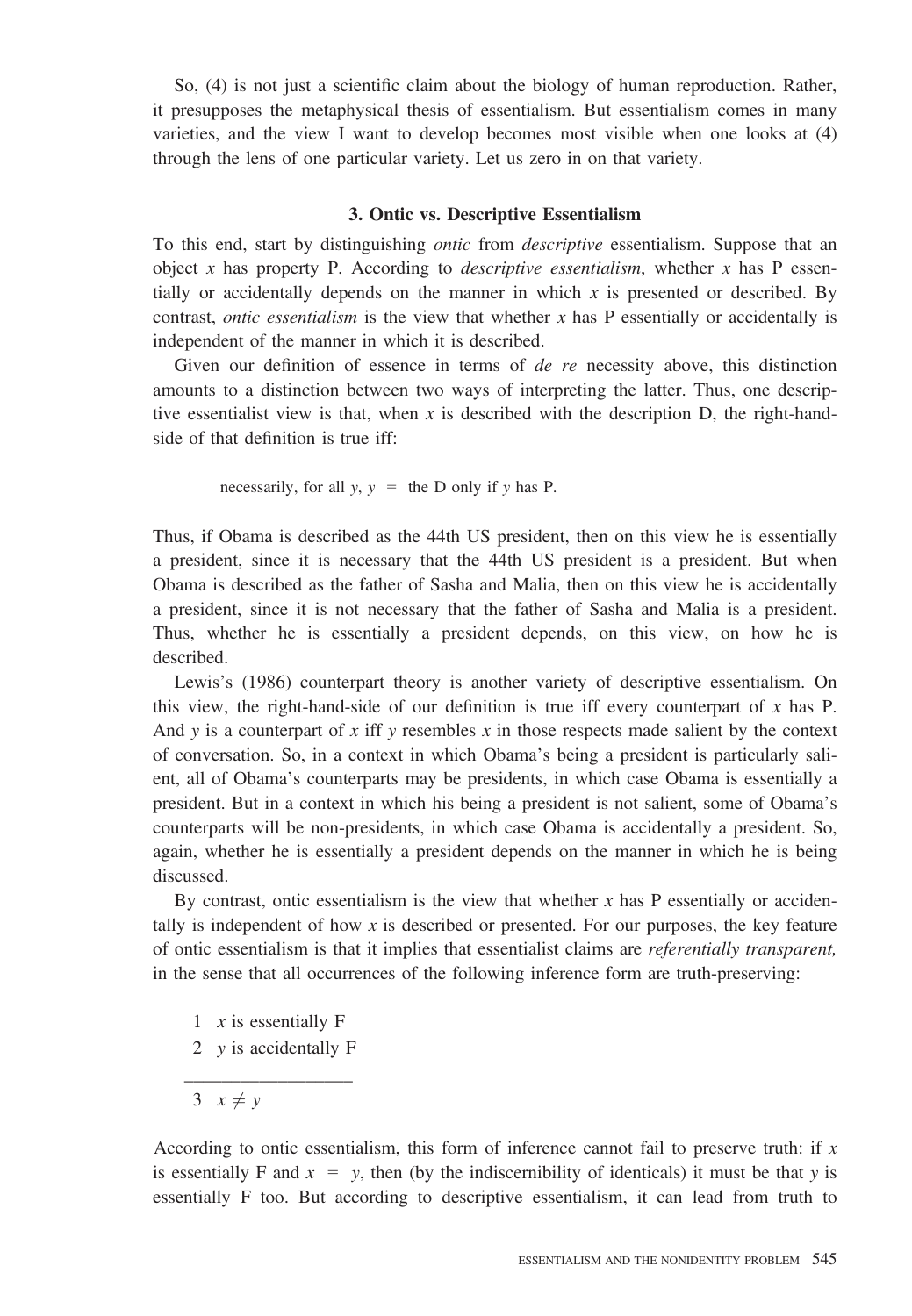falsity. For even if  $x = y$ , it may be that x is presented in one way in premise 1, and in a different way in premise 2, in such a way that both premises are true.

Which of ontic or descriptive essentialism is correct? I will not try to settle this issue in modal metaphysics. But the view I want to develop becomes most apparent on the ontic approach. So, for the time being, let us make the following assumption:

Assumption A: If essentialism is true, then ontic essentialism is true.

I will later discharge this assumption, but it helps to simplify matters for now. Unless otherwise stated, I will use "essentialism" to refer to ontic essentialism.

#### 4. Coincidence

Now, (ontic) essentialism leads to the view that there can be distinct yet spatially coincident objects. Think of a statue of Goliath, fashioned out of a lump of clay. Call the statue "Statue", and the lump "Lump". Consider Statue's statuesque shape. Does it have this shape essentially or accidentally? Arguably, essentially: if nothing had been fashioned into (roughly) this statuesque shape, then presumably there would have been no such thing as Statue. But now consider Lump, the lump of clay. It also has this statuesque shape. Does it have the shape essentially or accidentally? This time, we think accidentally: Lump could have been left alone and not molded into this statuesque shape.

But this means that the statue and the lump of clay are two distinct entities. After all, we just agreed that

(a) Statue is essentially statue shaped.

and that

(b) Lump is accidentally statue shaped.

By referential transparency, it follows that

(c) Statue  $\neq$  Lump.

The statue and the lump of clay it is made out of are distinct entities, even though they spatially coincide. Of course, the *descriptive* essentialist denies referential transparency, so she may reject this argument that they are distinct. But, ontic essentialism leads to this conclusion that there can be distinct yet coincident entities.

To be clear, the ontic essentialist could resist this conclusion by rejecting (a) or (b). Thus, she could be a mereological nihilist and reject both (a) and (b) on the grounds that neither Statue nor Lump exist. Or she could join Burke (1994) and reject (b) on the grounds that Lump goes out of existence when fashioned into a statue. Alternatively, she could accept that both Lump and Statue exist but say, counterintuitively, that Lump is essentially statuesque, or that Statue is accidentally statuesque. But all these views give up intuitive and commonsensical beliefs of the form "there are Ks, and they are essentially F". And if you give up those beliefs, it is hard to see what confidence you could have in claim (4) of the nonidentity problem. After all, we believe (4) insofar as we believe that there are people, and that they have some property (such as their origins, or genetic code, or date of conception) essentially. Thus, in the current context, in which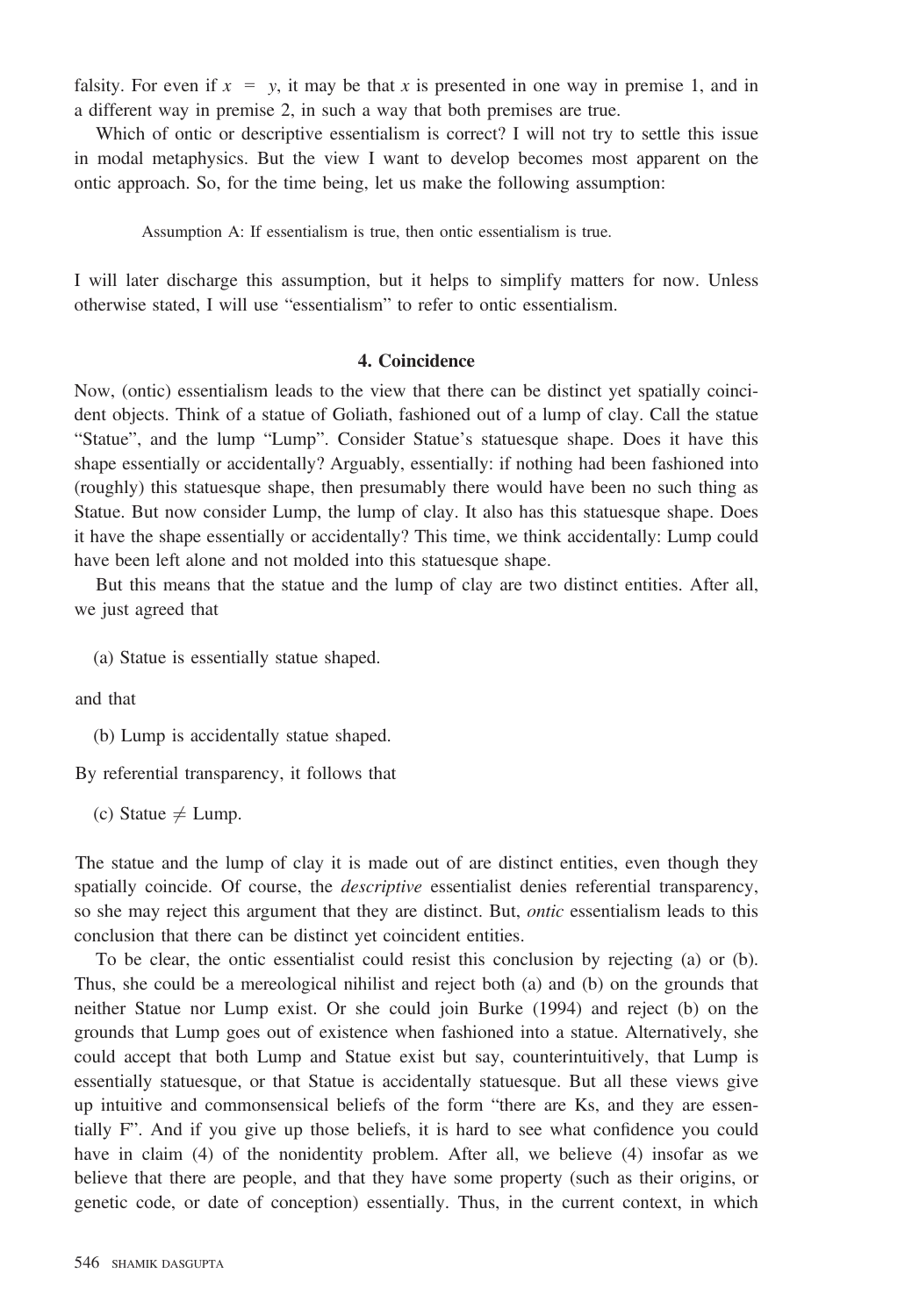we are supposing that (4) is true and examining its metaphysical underpinnings, it would be dialectically odd to reject (a) or (b). So the point is this: ontic essentialism, plus the kinds of background beliefs needed to generate (4) in the first place, yield the view that there can be distinct yet coincident entities.

Note that this is not the spooky view that statues and lumps are like ghosts. We have not just shown that two objects composed of different matter can spatially coincide—that would indeed be spooky! Rather, the view is that the objects of ordinary thought and talk are not mere parcels of matter, but are parcels of matter together with a specification of their essential properties. This is the modern reincarnation of the Aristotelian idea that an ordinary object is a composite of matter and form. Seen like this, it is unsurprising that distinct objects can share the same matter, but differ with respect to which properties they have essentially (their "form").

#### 5. Unlimited Essentialism

The next question is how far this multiplication of coincident objects goes.

To see the issue, suppose that Statue is in my office. Could it have been elsewhere? Presumably it could—we normally think that statues are the kind of things whose locations are accidental, so that they can be moved around without destroying them. But is there *another* coincident object that is exactly like the statue with the *one* difference that it is in my office essentially? Admittedly, this object is a little strange: if you took it out of my office, you would destroy it—though you would not destroy Statue or Lump! So perhaps it is not the kind of object we ordinarily pay attention to. But it is not unimaginable that there be such a thing—indeed, works of installation art arguably have their locations essentially. So the question might be put like this: in fashioning a statue out of some clay, could one create two works of art in one go, an ordinary statue and an installation piece?

The question reiterates. Take the set of all (non-modal) properties of Statue, including its shape, color, location, weight, and so on. Statue and Lump share those very same properties; they differ only with regards to which subset of these properties they have essentially. Then the question is this: Does *any* subset of these properties correspond to the properties that are had essentially by some entity coincident with Statue?

According to limited essentialism, the answer is "no". There is a statue, a lump, and perhaps an installation art piece. But that is all: most subsets of the statue's nonmodal properties are not had essentially by anything. By contrast, unlimited essentialism answers "yes". On this this view, there is a dazzlingly large number of distinct entities coincident with Statue, one for each subset of its non-modal properties! There is an entity that is essentially in my office, which is destroyed when I take it elsewhere; an entity with its value essentially, which is destroyed when its value rises; an entity with its position relative to Sagittarius essentially, which is destroyed as we rotate around the sun; and so on. According to unlimited essentialism, the same goes for all ordinary objects, including people. In addition to Obama, sitting in the Oval office, there is also sitting-Obama, an entity that has exactly Obama's non-modal properties and differs only in the fact that it has the property of sitting essentially, rather than accidentally. When Obama stands up, sitting-Obama goes out of existence! To foreshadow, there is also an entity that has exactly Obama's non-modal properties and differs only in the fact that it has its origins (and genetic code, and date of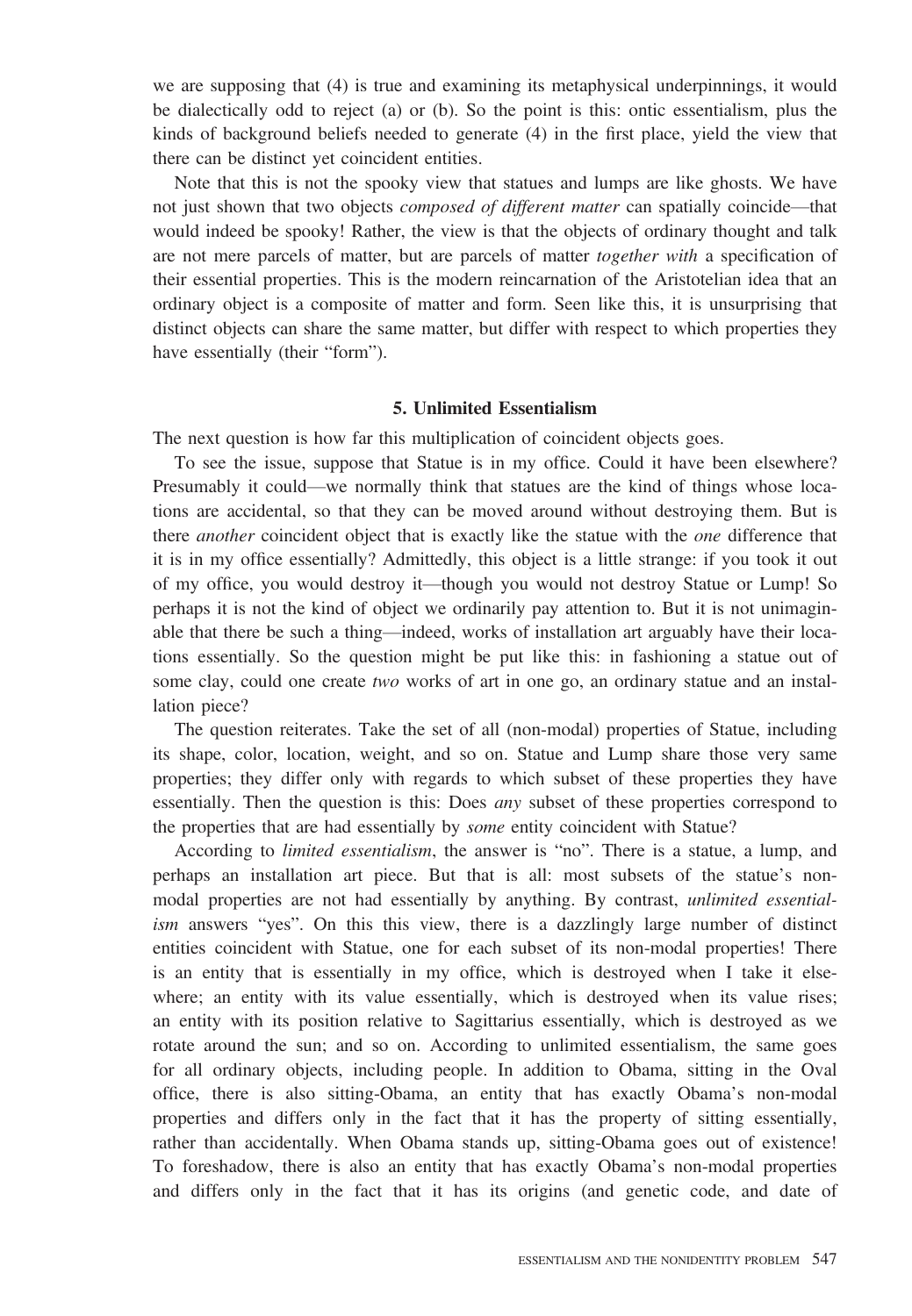conception, etc.) accidentally, not essentially. According to unlimited essentialism, all these entities are out there.

Is limited or unlimited essentialism correct? One might complain that unlimited essentialism posits more entities than are recognized by commonsense. But the unlimited essentialist has a ready explanation of this fact: for pragmatic reasons, everyday thought focuses just on those few entities that are useful to represent when navigating the world. Against limited essentialism, the question is whether a principled distinction can be drawn between those sets of properties that constitute the essential properties of an entity, and those that do not. Many contemporary essentialists—including Kit Fine (1999), Mark Johnston (2006), and Kathrine Koslicki (2008)—are skeptical that a principled distinction can be drawn, and are unlimited essentialists as a result.<sup>12</sup>

I will not settle the issue here. My aim, remember, is to isolate that variety of essentialism on which the view I want to develop becomes most visible, and that variety is unlimited essentialism. So let us make a second assumption:

Assumption B: If ontic essentialism is true, then unlimited essentialism is true.

Like the first assumption, I will discharge this later on.

#### 6. The Breakfast People

Go back to our nonidentity problem. The puzzle was that these four claims are individually plausible but jointly inconsistent:

- (1) Conceiving immediately was morally wrong.
- (2) Conceiving immediately was morally wrong only if it was bad for Xia.
- (3) Conceiving immediately was bad for Xia only if Xia would have existed had they waited.
- (4) Xia would not have existed had they waited.

We are now in a position to describe the view I want to develop. The idea is that, if Assumptions A and B are granted, then coincident with Xia are a multitude of entities differing only in which properties they have essentially. According to the view I have in mind, some of these entities make (4) true, others make (2) and (3) true, but none make them all true together.

To see how this works, consider a fictional community called the Breakfasters. The Breakfasters are much like us; they differ only insofar as they have a different conception of people. They agree with us that something like a person's origin, or genetic code, or date of conception, are essential properties of them. So, they agree with (4) that if the couple had waited a month before conceiving, they would have had a different child.

<sup>&</sup>lt;sup>12</sup> See Bennett (2004) for a discussion and application of unlimited essentialism. There are a number of subtle questions about to properly formulate unlimited essentialism. For one thing, an unlimited essentialist may want to say that if the property of being red is had essentially by  $x$ , then the property of being colored is also had essentially by  $x$ . In that case, the view cannot be that *any* subset of its non-modal properties constitutes the essence of *some* distinct entity—some "consistency" constraint must be imposed. See Yablo (1987) for more on this issue. But for our purposes there is no need to refine the view precisely here; it is enough that we have the picture.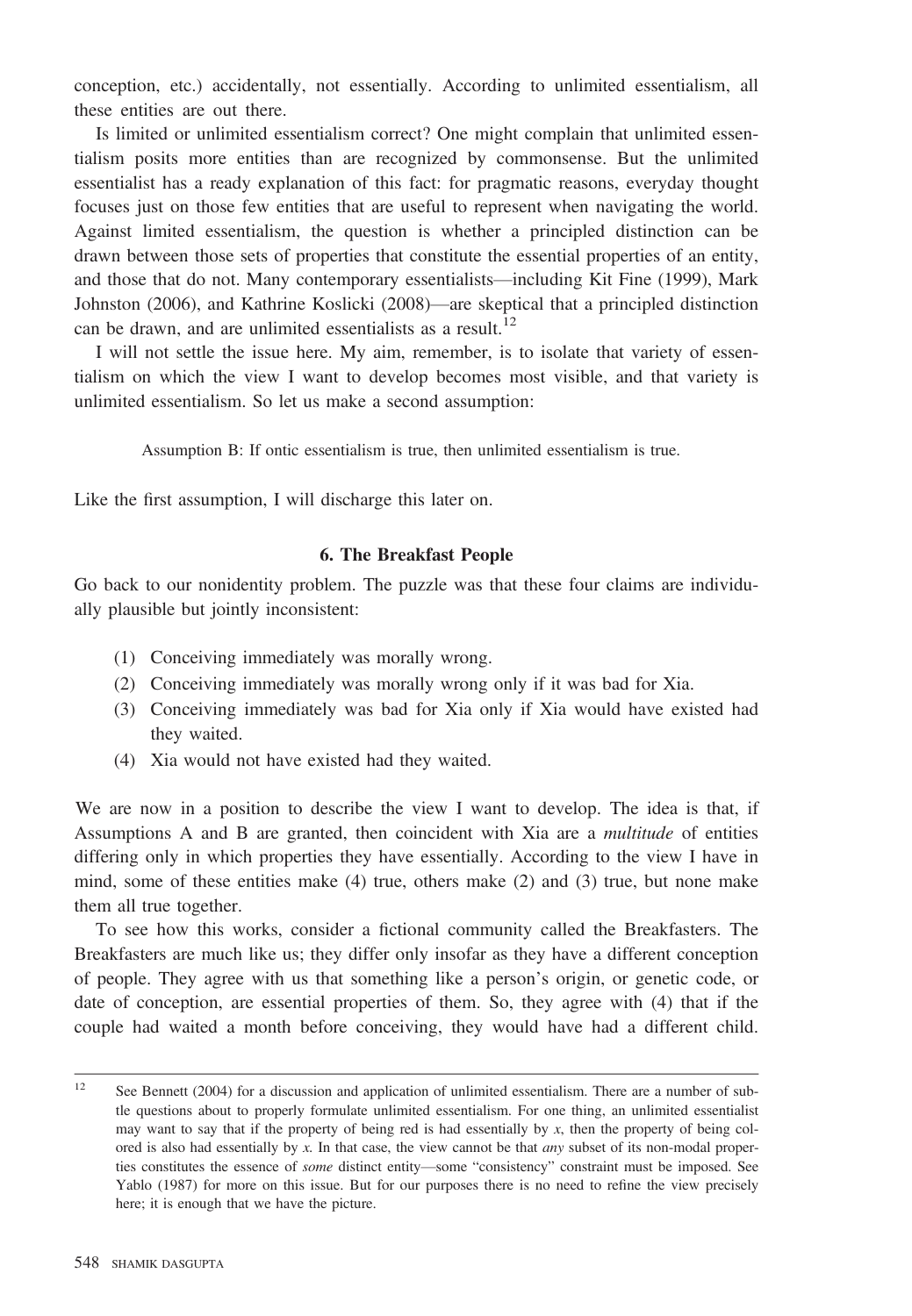The difference is that they think that what someone's biological mother ate for breakfast on the  $10<sup>th</sup>$  day of pregnancy is *also* one of their essential properties. Suppose my mother ate cereal for breakfast on the 10th day of pregnancy with me. Then the Breakfasters think that if she had eaten eggs, she would have had a different child; she would not have had me. So, the Breakfasters think that choosing what to eat for that meal is like choosing when to conceive: it is (in part) choosing which child to have.

Imagine, then, a Breakfaster named Sabita who is 10 days pregnant. She has two breakfast options: cereal, or cheese on toast. She likes both but mildly prefers cheese on toast. But the cheese is a particularly potent strain that contains a substance known to affect a 10 day-old fetus. If she eats the cheese, her child will be born with the very same condition as Xia, a condition that produces a poor quality of life. Sabita knows all this, and reasons as follows:

"The situation is puzzling. On the one hand, it would seem wrong for me to eat the cheese. But it's wrong to eat the cheese only if it's bad for my child. And, on reflection, it won't be bad for my child. True, my child will live a hard life, one that is barely worth living. But if I ate the cereal instead, I would have a different child. Thus, far from being bad for the child, my eating the cheese will be a necessary condition for her existence! So, on reflection, it's not wrong to eat the cheese after all."

Sabita faces a formally analogous "nonidentity problem". Suppose she goes ahead and eats the cheese, and gives birth to a child with the condition. Call the child "Tia". Then her nonidentity problem is that the following four claims are each plausible to her, yet inconsistent:

- (1\*) Eating the cheese was morally wrong.
- (2\*) Eating the cheese was morally wrong only if it was bad for Tia.
- (3\*) Eating the cheese was bad for Tia only if Tia would have existed had Sabita eaten cereal instead.
- (4\*) Tia would not have existed if Sabita had eaten cereal instead.

Given Sabita's strange views about essence, she believes (4\*). And her speech shows that she also believes  $(2^*)$  and  $(3^*)$ . So her conclusion is that it is not wrong to eat the cheese after all, contra (1\*).

What should we say about Sabita's reasoning? Clearly, she made a mistake. For one thing, many would say that her conclusion is false, insisting that it is in fact wrong to eat the cheese. But even if you agree with Sabita that it is OK to eat the cheese, it seems bizarre to establish that conclusion on the basis of her strange essentialist beliefs encoded in (4\*). If it is OK to eat the cheese, that is presumably because of considerations pertaining to Sabita's rights as a mother or something of that ilk. Thus, regardless of whether her conclusion is true or false, it seems clearly a mistake to draw that conclusion on the basis of her strange essentialist beliefs encoded in (4\*).

The same goes if Sabita had rejected  $(2^*)$  or  $(3^*)$  on the basis of  $(4^*)$ . There may be good reasons to reject  $(2^*)$  and  $(3^*)$ . But it is a mistake to reject them on the basis of her bizarre essentialist beliefs encoded in (4\*).

But why, exactly, is that a mistake? Is it because  $(4^*)$  is false, so that she is arguing from a false premise? No—when Sabita asserts (4\*), she speaks truly! Remember, we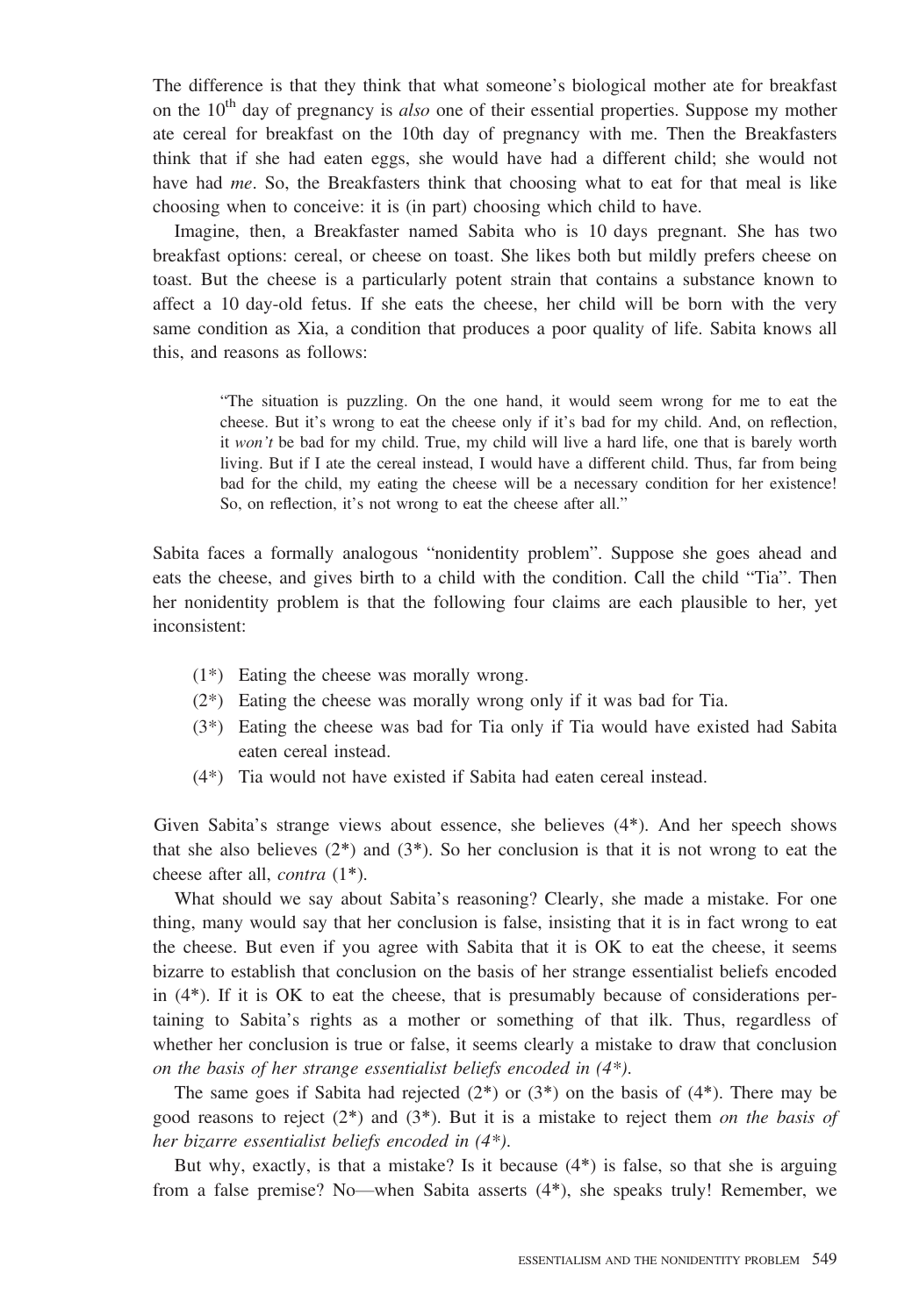are assuming unlimited essentialism, so there are indeed entities out there that her strange beliefs about essence are true of. These entities coincide with people. Indeed they are just like people, except they are entities for whom what their mother had for breakfast on the 10th day is an essential property of them, not an accidental property. Call them schmeople. We do not ordinarily think or talk about schmeople: names in our language denote entities for whom what their mother had for breakfast on the 10th day is an accidental property. But the Breakfasters think and talk about schmeople, not people, so when they introduce proper names like "Tia", they to refer to schmeople.<sup>13</sup> So, when Sabita asserts (4\*), she speaks truly.

Sabita's mistake, then, is not that  $(4^*)$  is false. Instead, I claim that her mistake is to assume that schmeople are the appropriate things to be concerned about when deciding what to do. What do I mean? Consider the Person Affecting Principle that supports  $(2^*)$ , on which an act is wrong only if it is bad for *someone*. What kind of entity does "someone" quantify over? According to unlimited essentialism, there are indefinitely many candidates out there: people, schmeople, and so on. Which of these must a wrong act be bad for? Sabita's mistake was to assume that a wrong act must be bad for some schmerson, so that when thinking about whether an act is wrong we must consider how it affects schmersons. That is clearly a mistake: schmersons are not what matter, they are not morally significant entities. If  $(2^*)$  is true, it is true of some other kind of entity.

The same goes for  $(3^*)$ , which concerns the conditions under which acts are bad for people. What exactly are the conditions at issue here? What kind of entity can an act be bad for in the morally relevant sense? According to unlimited essentialism, there are many candidates out there: people, schmeople, and so on. Sabita's mistake was to assume that if acts are bad for anything, they are bad for schmeople. Again, that is clearly a mistake: schmeople are not what matter. If  $(3^*)$  is true, it is true of some other kind of entity.

Thus, the thing to say about Sabita's nonidentity "problem" is this. If she ate cereal instead of cheese, she would indeed give birth to a different schmerson. So, (4\*) is true of schmersons. But schmersons do not matter. The entity that matters, in Sabita's situation, does *not* have as an essential property what its mother had for breakfast on the 10th day. Who knows exactly what this entity is—perhaps it is a person, perhaps not. But whatever it is, *it* (the self-same thing) would be born no matter what Sabita had for breakfast. If  $(2^*)$  and  $(3^*)$  are true, they are true of this entity. So interpreted,  $(1^*)$ – $(4^*)$ are not inconsistent. Her nonidentity "problem" has dissolved.

## 7. Flexistentialism

According to the view I want to develop, we have been making the same mistake as Sabita. Consider Xia, the child that our couple had after conceiving immediately. There are indeed entities coincident with Xia that make (4) true. These are entities that would not exist had the couple waited a month, because they have (something like) their origins, or genetics, or time of conception essentially. In this respect they resemble workaday, three-dimensional, medium-sized dry goods like tables, chairs, pens, and flowers, which are also thought to have something like their circumstances of origination

<sup>&</sup>lt;sup>13</sup> If this is not clear, just embellish the case. Suppose that the Breakfasters introduced their term "person" explicitly to refer to entities that have as essential properties what their mother had for breakfast on the 10<sup>th</sup> day; and then suppose that when they name someone they say "Let this name denote that *person*".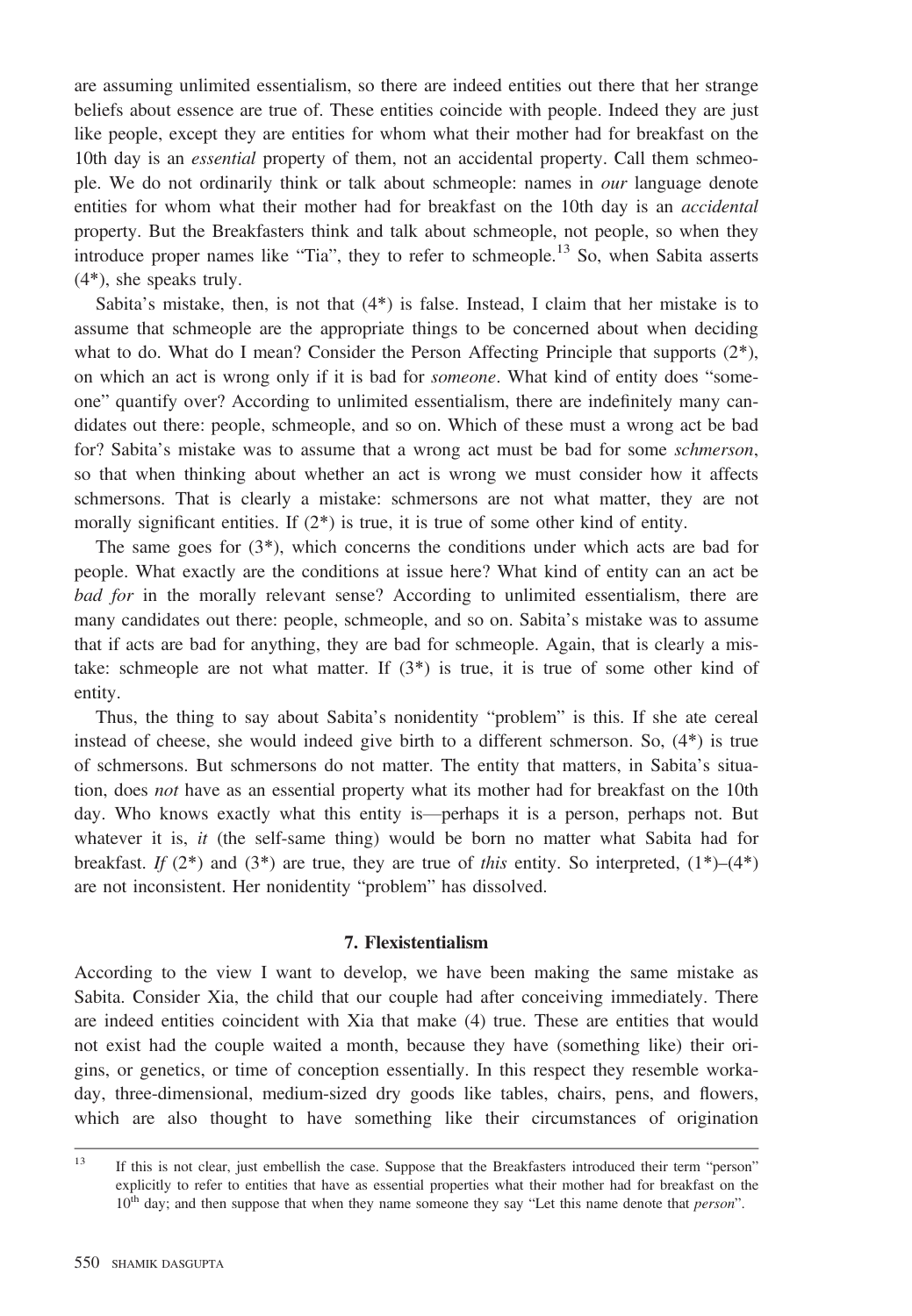essentially. Thus, let us call the entities that make (4) true *workaday person-like entities*, or "person-likes" for short.<sup>14</sup> For whatever evolutionary or social or political reasons, we often focus our attention on person-likes, which explains why we so naturally think that (4) is true.

But according to the view I want to develop, person-likes do not matter. They are no more morally significant than entities that have as essential properties what their mother ate for breakfast on the 10th day of pregnancy. Which entities matter? On the view I have in mind, what matters in our nonidentity problem is an entity coincident with the person-likes but with fewer essential properties, perhaps just the property of being their first child. This entity does not have its origins (or genetics, or date of conception, or anything of that ilk) essentially, so that  $it$ —the self-same thing—would be born no matter whether the couple conceives immediately or waits. If  $(2)$  and  $(3)$  are true, they are true of *this kind of entity*; it is wrong for the couple to conceive immediately because it is bad for  $it$ , in the straightforward sense that  $it$  would have been better off had they waited. So interpreted,  $(1)$ – $(4)$  are not inconsistent:  $(4)$  is true of the person-likes, but not the entity that matters;  $(2)$  and  $(3)$  are true (if true at all) of the thing that matters, but not the person-likes. To be clear, it may be that (2) and (3) are false even when interpreted as being about the entity that matters. The point is that on this view, if they are true that would not be inconsistent with (4); our nonidentity "problem" is dissolved.

Thus, the view is that what makes (4) true is one thing, and what matters is a *different* thing, and one finds the latter by adopting a flexible conception of which properties are had essentially by the things that matter. So the view could be called "flexible essentialism", or perhaps "flexessentialism" for short. But even the latter is a little clumsy. Thankfully, since essence fixes existence-conditions, it should not be too misleading to call it flexistentialism instead.

When I say that an entity *matters*, I mean that it is an appropriate object of practical concern. Practical concern includes moral concern, so an entity matters if it is the kind of entity one should consider when thinking *morally* about what to do—when thinking how one's actions will affect others in morally relevant ways. But practical concern also includes non-moral concern, so something matters if it is the kind of entity one should think about when thinking self-interestedly about what to do—when thinking about what is best for one's self. Mutatis mutandis for other kinds of non-moral practical reasoning. I will sometimes use the term "practical person" as a synonym for "entity that matters". It is then an open question which entities matter; that is, what their essential properties are. We overlook this question when we assume that, faced with someone, there is only one entity there. For we can all agree that something there has its origins essentially, so that if there is only one thing, that thing must matter. Case closed. But if unlimited essentialism is true, this is to overlook a foundational question of ethical theory: namely, which of the multitude of coincident entities matter.

Flexistentialism offers a partial answer to this question. It says that, in our nonidentity case, the entity that matters is not a workaday person-like entity: it does not have as an

<sup>14</sup> This is a riff on Mark Johnston's term "personites" (Johnston, manuscript), which he uses to refer to short-lived entities that spatially coincide with a person at a given time, and which persist through part but not all of that person's life. In contrast to a personite, a person-like may persist through the whole of a person's life.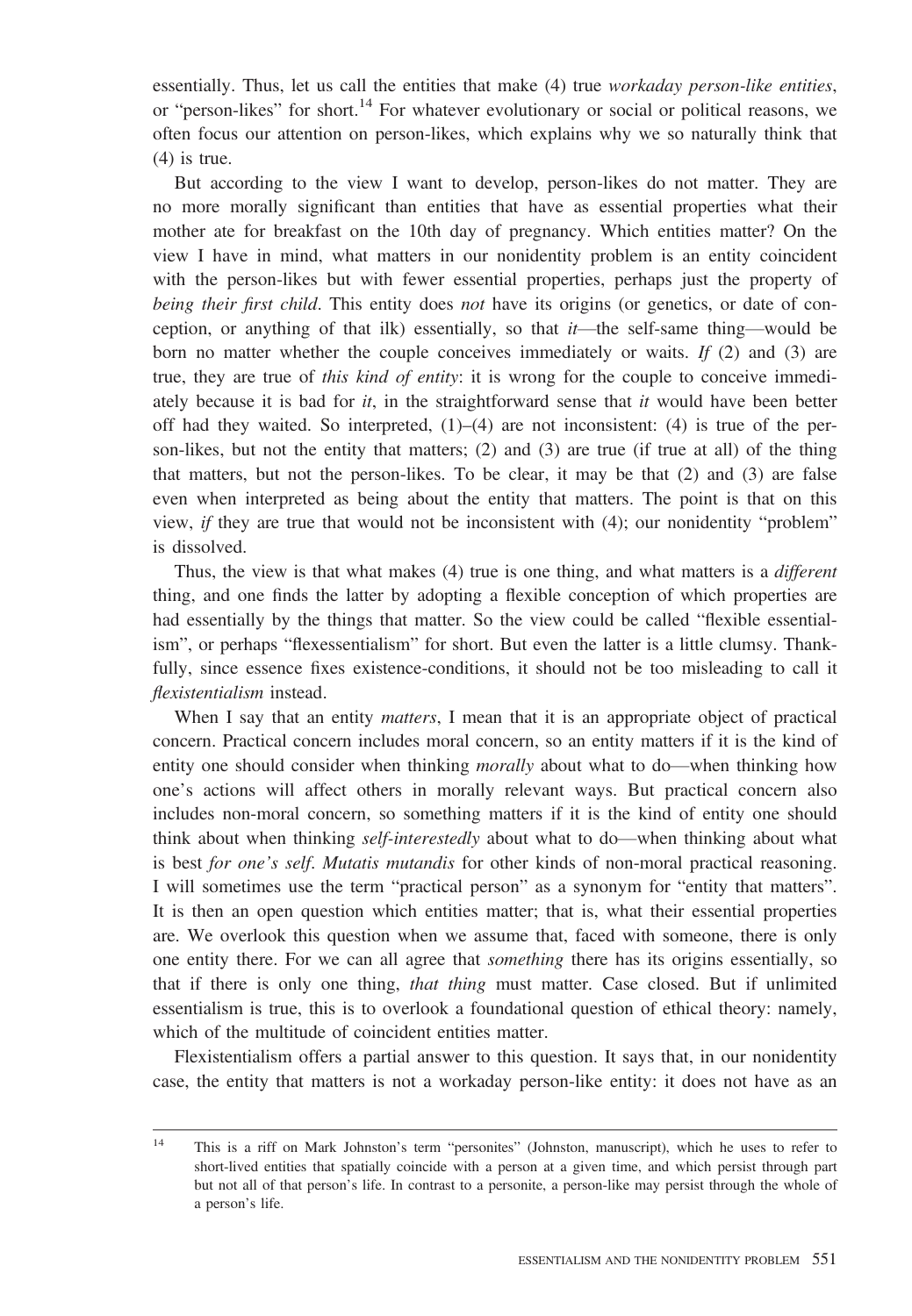essential property anything that would make (4) true. This does not imply that we should ignore the person-likes altogether. Insofar as person-likes resemble artifacts, animals, and other material things in their essential profile, thinking about person-likes may be important when locating ourselves within the material world—a project that Velleman (2008, pp. 262) speculates is important. Relatedly, the flexistentialist can agree that there are many useful concepts of person: perhaps one relevant to identity politics, when we say (for example) that to loose one's religion is to undergo a change in one's identity; perhaps yet another concept used on January 1st when we say "I resolve to be a new person this year!" All these may be legitimate concepts of "person". Flexistentialism is just the idea that these concepts may come apart from the concept of a practical person, i.e. the concept of an entity that matters in the sense outlined above.

So far, the flexistentialist has told us what the practical person in our nonidentity problem is not. But she has not said much about what it is, except that it is something that would exist had her parents waited. There are a number of possible views about what this entity could be, and I will not try to choose between them here. But it is worth discussing some options.

First, we should distinguish universalist from particularist approaches. On the universalist approach, all practical persons have the same kinds of essential properties. Indeed, this universalist approach is presupposed in the literature on the non-identity problem, where it is assumed that the entities that matter all have their origins essentially, or that they all have their genetics essentially, and so on. By contrast, a particularist approach allows that the essential properties of practical people may differ from case to case. Thus, the particularist might say that in our nonidentity case, the thing that matters just has the property of being their first child essentially; but that the thing that matters in other cases may have some other kind of essential property.

One might think of particularism in the following way. Parents stand in a special relationship with their children. And one might think that it is because of that relationship that parents have particular responsibilities to their children, and conversely that their children have certain reasonable expectations of their parents. So a particularist might say that this relationship defines the entity that matters. More generally, the view would be that the relationships that ground our moral commitments determine the essential properties of the entities that matter. Since those relationships vary from case to case, so do the kinds of entities that matter.<sup>15</sup>

I will assume particularism here, not because I am certain of its truth but because it is a convenient working hypothesis. The question, then, is this: In our nonidentity case, which of the many entities coincident with the couple's child matter? It may be that many of them matter, but let us assume for simplicity that exactly one entity matters. And from here on, let us stipulate that "Xia" is to refer to this entity—until now the name has been ambiguous between the person-likes and the entities that matter. Then the question is: Which entity is Xia? It is obviously not enough to say "The person over there", pointing at the couple's child, since there are many coincident entities, and it is unclear which one "person" picks out. What, then, must be specified in order to uniquely pick out Xia?

At a minimum, one must specify her essential properties. So, we might say that Xia is the one whose only essential property is *being their first child*. But this is not enough.

<sup>&</sup>lt;sup>15</sup> I am indebted to Louis-Philippe Hodgson for showing me that this kind of particularist view is possible.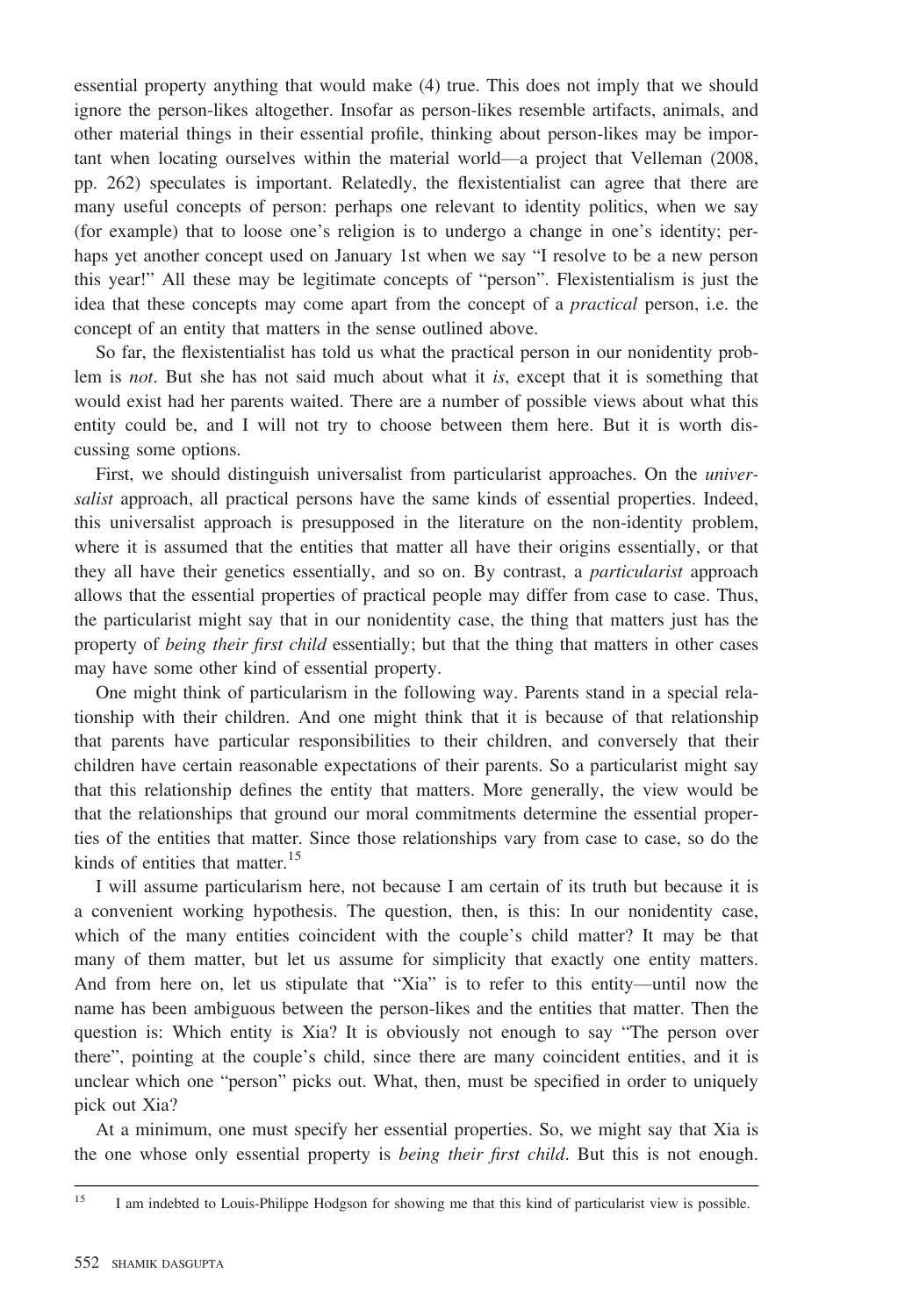To say that this is an essential property of Xia is just to say that having this property is a necessary condition for being Xia. But is it also a *sufficient* condition for being Xia? On one view, it is: in any world that the couple have a first child, that child is Xia. But on another view, *being their first child* is a necessary but not sufficient condition for being Xia: there is a world in which the couple have a first child, but it is not Xia. To be clear, both entities may be present and coincident: an entity  $x$  such that *being their first child* is necessary and sufficient for being  $x$ , and a distinct entity  $y$  such that *being their first child* is necessary but not sufficient for being  $y$ . A statement of what Xia is (or what "Xia" refers to) must say which of these entities she is.

Thus, say that a property P is an individuating property of  $x$  iff having P is sufficient for being  $x$ . That is:

## P is an *individuating property* of x iff necessarily, for any y, if y has P then  $y = x$ .

Then to specify what entity matters, one must list all its essential properties *and* its individuating properties. Call these two lists its *essential profile*. Then one flexistentialist view is that Xia is the entity for whom being their first child is its one and only essential property, and its one and only individuating property. As desired, this is an entity that would still have been born had the couple waited.<sup>16</sup>

This view is convenient to have in mind for the sake of concreteness, but I stress that it is only one amongst many flexistentialist views about our nonidenity problem. What all flexistentialist views have in common is that they say that Xia (the entity that matters) has an essential profile on which she would be born even if her parents had waited a month. Of course, now that we have stipulated that "Xia" refers to the entity that matters, this implies that (4) is false. But it is misleading to describe flexistentialism as the view that (4), ordinarily understood, is false. For we originally introduced the name "Xia" in section 1 with the reference-fixing description "their child", and it is not at all clear whether *that* stipulation picked out the entity that matters. Whether it did depends on what kinds of entities satisfy the English predicate "child"—person-likes, or practical persons, or both—and I will not discuss that semantic question here. So, put aside the semantic question of whether (4) is true in ordinary English: the flexistentialist's substantive claim is that, while there are entities out there that make (4) true, they are not the entities that matter.

No doubt flexistentialism sounds odd at first; absurd, even. It implies that if the couple had waited, Xia would have been born a month later with very different genetics. This is runs counter to what we ordinarily think about people, to put it mildly! But is that a problem? Remember, Sabita would find it just as odd to say that she would have had the same child had she eaten a different breakfast, but we know this is what she should say (insofar as she is talking about the entity that matters). Moreover, flexistentialism

<sup>&</sup>lt;sup>16</sup> I am bracketing subtle issues about how to individuate properties. Suppose one thinks that co-intensive properties are identical. Then, if *being their first child* is essential and individuative of Xia, it follows that the property of being their first child = the property of being Xia. Something must then be said about why it is informative to specify the practical person in one way but not another. By contrast, if one thinks that co-intensive properties can be distinct, then Xia will have many essential properties indeed: the property of being their first child, the property of being their first child and being such that  $2+2=4$ , and so on. Something must then be said about how we can effectively communicate essential profiles in a finite manner. But a full discussion of these issues would distract us from the main thread.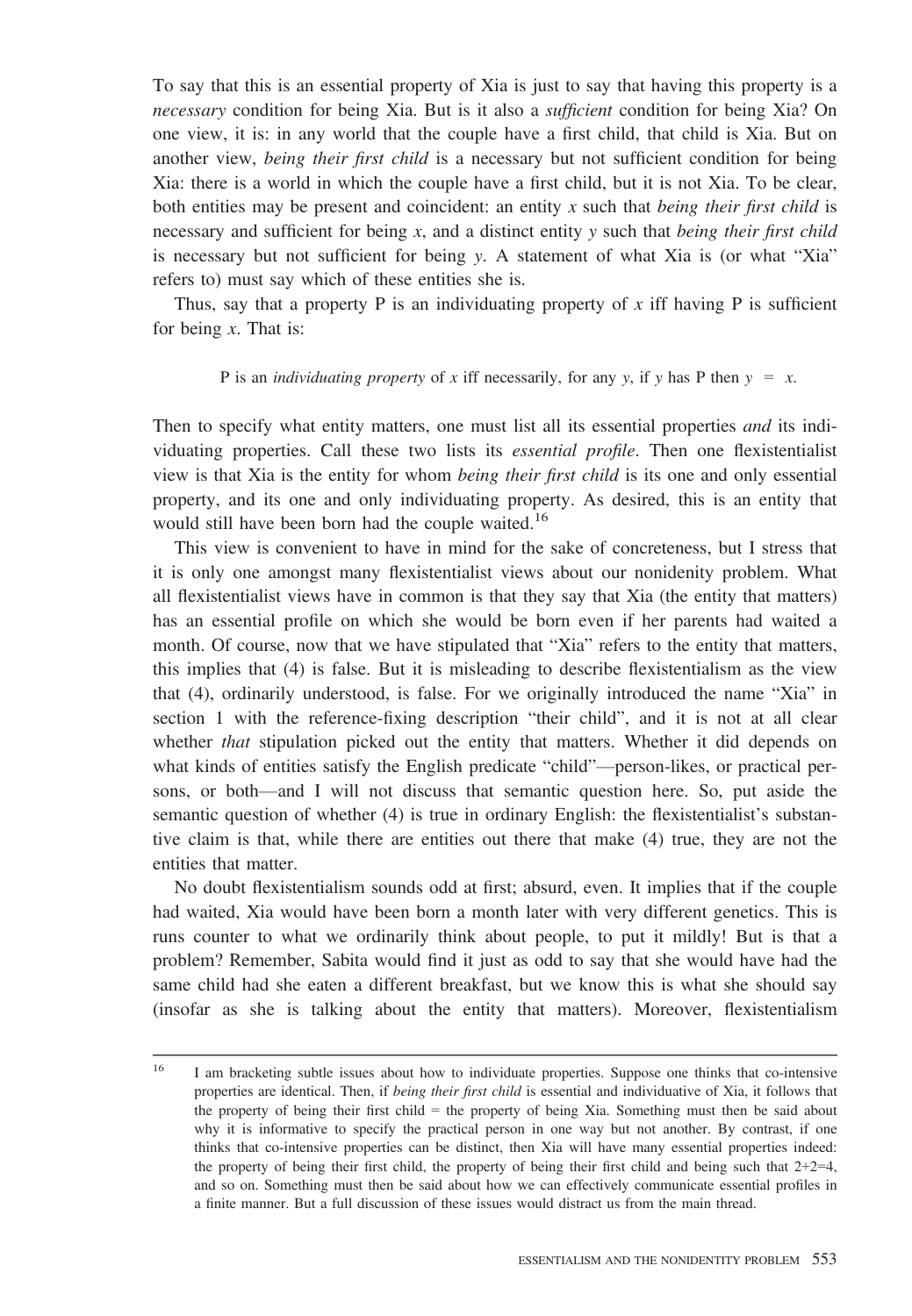acknowledges that there are entities coincident with Xia (the person-likes) that would not have been born if her parents had waited; insofar as we normally attend to those entities, this explains why we have the ordinary beliefs we do. In any case, I will discuss reasons to accept or reject flexistentialism later. For now, put aside whether you think flexistentialism is true: my claim so far is just that it is a coherent position in logical space.

Still, its coherence is enough to show that the standard approach to the nonidentity problem is based on a mistake. The standard approach assumes that  $(1)$ – $(4)$  are jointly inconsistent, so that accepting (4) *commits* one to rejecting one of  $(1)$ – $(3)$ . This is a mistake because it overlooks the possibility that (4) is true, though not of the entities that matter; so that  $(1)$ – $(3)$  may also be true, when understood as concerning the things that matter. More generally, what this shows is that there is no direct route from this nonidentity case to a rejection of the Person Affecting Principle, or the Counterfactual Comparative view of "bad for". For one can accept that both principles are true of the entities that matter, while also recognizing the case as a "nonidentity case" insofar as the couple's choice affects the identity of the workaday person-like entities.

#### 8. Other Cases

That completes my primary aim of showing that flexistentialism is a coherent option. My secondary aim is to show that there are good reasons in favor of flexistentialism, so that it might actually be true. But before that, let us zoom out briefly. We know that Xia's nonidentity problem is one of many. What happens if we apply the flexistentialist approach to other nonidentity problems? Let us examine three representative cases.

Consider first a case in which a woman—call her Mary—is choosing whether to have a child immediately with the same condition as Xia, or wait 10 years and have a child without the condition with a different man. In this case, the flexistentialist view is that the entity that matters is one that would be born regardless of Mary's decision; for example, that it is an entity for whom *being Mary's first child* is its essential and individuating property. Call this entity Yena. Note that Yena could have had a different biological father! This is an odd thing to think about someone, for sure; but as before let us wait until we consider arguments for and against flexistentialism before casting judgement.

The second case involves Mike, who works in a lab for a company that offers in vitro fertilization. He has a sperm and an egg from a couple in Spain, and a sperm and an egg from a couple in China. But Mike can only fertilize once, so he must choose between the couples. There is no reason to favor one couple over the other, with one exception: the Spanish couple's gametes will produce a child with the same condition as Xia, but the Chinese couple's gametes will not.<sup>17</sup> Ordinarily, we would think of this as a nonidentity problem, in which the identity of the resulting child depends on Mike's choice. But the flexistentialist solution is to say that the entity that matters is an entity that would be born no matter which couple Mike chooses. For example, the flexistentialist might say that it is an entity for whom *growing from the zygote formed by Mike* is its essential and individuating property. Call this entity Zeta. Suppose Zeta is in fact born to Chinese parents and grows up in Chengdu. Then the flexistentialist insists that she *could* have been

<sup>&</sup>lt;sup>17</sup> Thanks to Caspar Hare for describing this kind of case to me.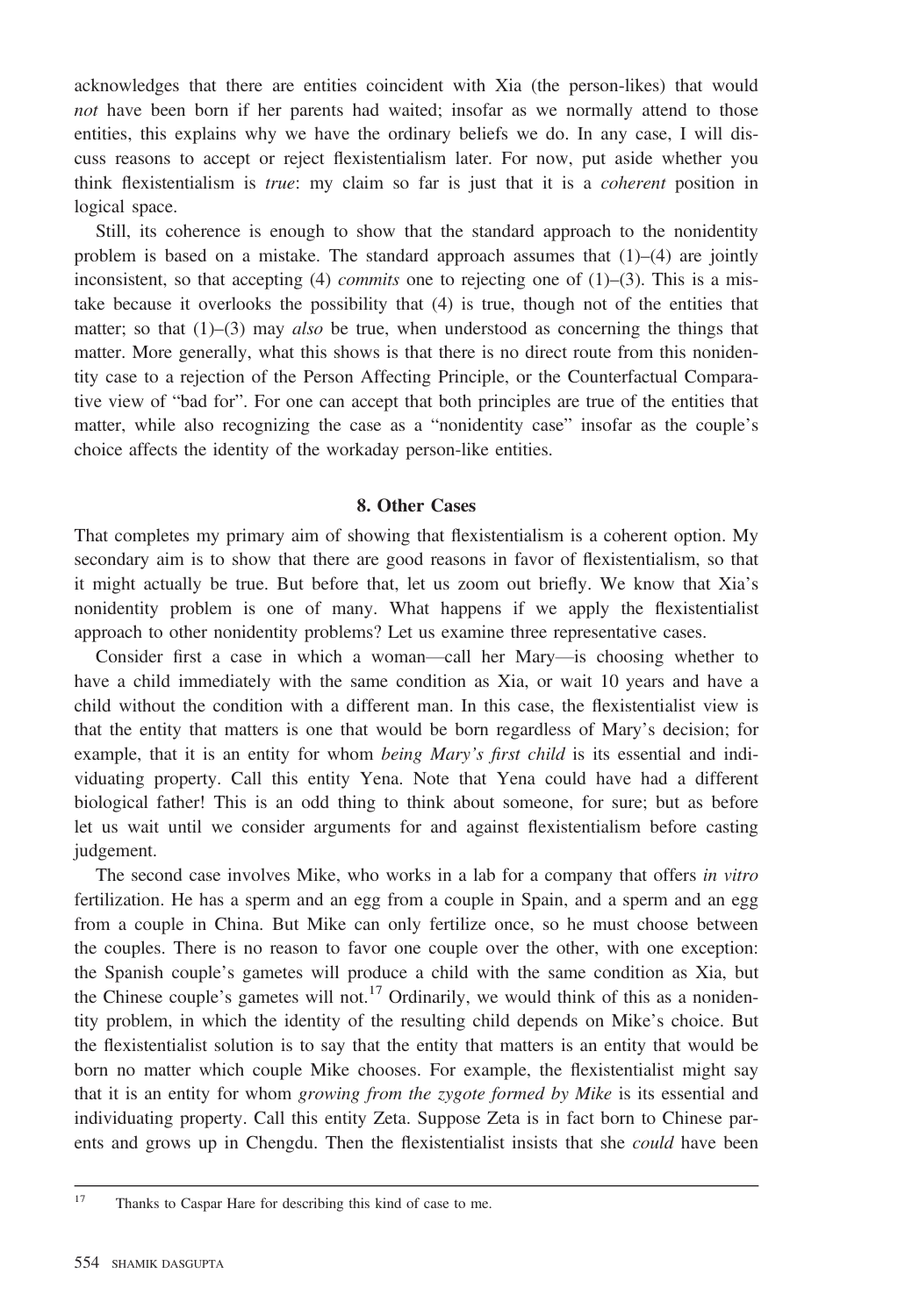born to different parents in Madrid! It might sound incredulous that Zeta really could have lived such a wildly different life, with different biological parents. But again, put that aside until we consider arguments for and against.

Finally, it will be instructive to consider the more complex case of environmental conservation described in the introduction. Suppose we do not conserve, and in 300 years our descendants are eeking out a poor existence on our ravaged planet. Did we do wrong? Intuitively so, but the puzzle was generated by the thought that if we had conserved, those descendants would not have existed. The flexistentialist solution would agree that the *workaday person-like entities* would not have existed, but that the entities that matter are different and would exist regardless of what we did. But what could these entities be? Consider one of our descendants. Call her "Wanda", on the understanding that this denotes the entity that matters. What could Wanda's essential profile be? We know that if we had conserved, the resulting people (whoever they are) would live lives that are unimaginably different from Wanda's actual life, enjoying luxuries and pursuing careers that she will never dream of. They would have very little in common with the actual Wanda, other than being a future human. So, for Wanda to be one of those resulting people, she must have almost all her properties accidentally. Perhaps her only essential property is being a future human.

What about her individuating properties? What would make one of those counterfactual individuals *Wanda*? There are many possible views; let me describe just two. One is a "Cartesian" view, on which Wanda's only individuating property is the unanalyzable, irreducible property of being Wanda. On this view, an exact qualitative description of how things are in 300 years time leaves open which future individual is Wanda; it is a further, brute fact who Wanda is. This allows that it is *possible* that Wanda exists if we conserve. But it is consistent with this view that many worlds in which we conserve do not contain Wanda, so that if we had conserved, Wanda would likely not exist. Thus, whether this view helps solve the nonidentity problem depends on what the problem was. As noted in section 2, there are two kinds of nonidentity problem: one based on the idea that it is impossible for Wanda to exist if we conserve, the other based on the idea that she would likely not exist if we had conserved. The Cartesian view helps solve the first problem, but not the second.

A second view, which might be called the "reductive role" view, does better on this count. On this view, Wanda's individuating properties are qualitative roles. Consider a world W in which we conserved. And consider a complete, qualitative description of humanity in W, stating that there is one person playing role R1, another playing role R2, and so on. These roles might be very complex, but one might nonetheless say that one of them is an individuating property of Wanda, so that, necessarily, anything playing this role is Wanda. On the reductive role view, Wanda's complete list of individuating properties is then a list of such roles, one for each world in which she exists. As long as the list includes enough roles, this will imply that she exists in most, or even all, worlds in which we conserve, so that—unlike on the Cartesian view—she would (likely) exist if we had conserved.

Now, the case of environmental conservation differs from the rest in being a "different number" case: a case in which the *number* of resulting people likely depends on our choice. This raises a worry. Suppose that, had we conserved, fewer people would have existed in 300 years. Then how can it be true, of each actual descendent, that they would have existed if we had conserved? The relevant counterfactual worlds do not contain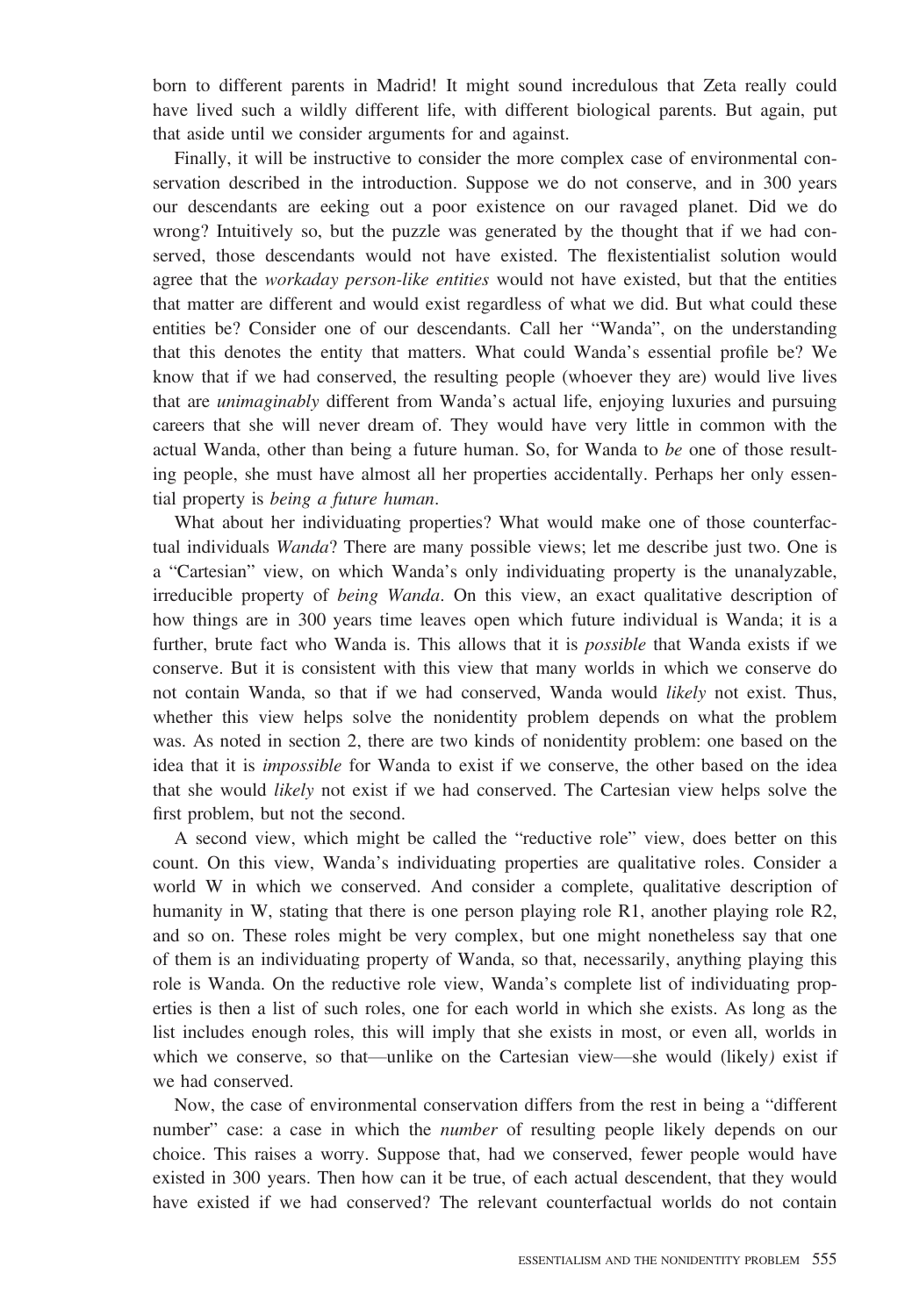enough bodies to go around! The solution is to remember that we do not need as many counterfactual bodies as there are actual descendants. The reductive role theorist can allow that Wanda's list of individuating properties overlaps with her friend Violet's list, so that in some counterfactual worlds they both exist in the same body. This might sound absurd, but is a natural consequence of the unlimited essentialist view that there are many entities coincident with any material body, differing only in their modal profiles. The resulting view raises many questions, but if it can be sustained it shows that the reductive role view can accommodate the idea that all our actual descendants would exist, even if we had acted in such a way that led to fewer live human bodies in 300 years time.

This is just a sketch and leaves out many details. But I hope to have indicated what kinds of views we end up with if we apply flexistentialism to these other nonidentity cases. The views are wild, no doubt, but it seems to me that they are coherent.

Let us now go further and ask whether they might be *true*.

#### 9. Three Easy Pieces

Flexistentialism might be true of some nonidentity cases but not others, and I will not argue here that it is true of all cases. So let us focus again on our original case of the couple that conceived immediately and had Xia. It should be clear how the arguments pertaining to their case generalize, but I will not discuss whether they are equally compelling in the other cases. And let us continue to make Assumptions A and B, so that coincident with Xia are many entities differing in their essential profiles; I will relax these assumptions later on. Our question is which of these many entities is Xia, the entity that matters. Flexistentialism says that she is not a workaday person-like entity, but an entity that would have existed regardless of whether the couple waited or conceived immediately. I will outline four arguments for this view. None is decisive, and I do not accept them all myself, but I present them to set out the flexistentialist's options. Together, they suggest that flexistentialism is an approach to take seriously.

The first argument proceeds on the basis of the moral principles articulated in our initial presentation of the nonidentity problem. Suppose you believe, with (1), that conceiving immediately was morally wrong. And suppose you believe the Person Affecting Principle, and so agree with (2) that it was morally wrong only if it was bad for Xia (that is, bad for the entity that matters). Suppose, finally, that you believe the Counterfactual Comparative view of "bad for", and so agree with (3) that conceiving immediately was bad for Xia only if Xia would have existed if they had waited. It follows that Xia would have existed if they had waited, and is *not* a workaday person-like entity, just as flexistentialism states. Call this the "argument from moral wrong".

One might complain that this is disappointingly simplistic or *ad hoc*, a desperate move motivated only to avoid paradox. But that mistakes the dialectical situation. As we have seen, there is a genuine question—indeed a fundamental question of ethical theory—as to which entity matters. The literature on the nonidentity question simply *ignores* this question, and considers it an obvious truism that the entity that matters is one that would not have been born had her parents waited. Seen like this, it is  $(1)$ – $(3)$  that constitute the real meat of the paradox, and I agree that denying (4) then appears desperate and *ad hoc*. But the dialectic is very different once we appreciate that there is a difficult and substantive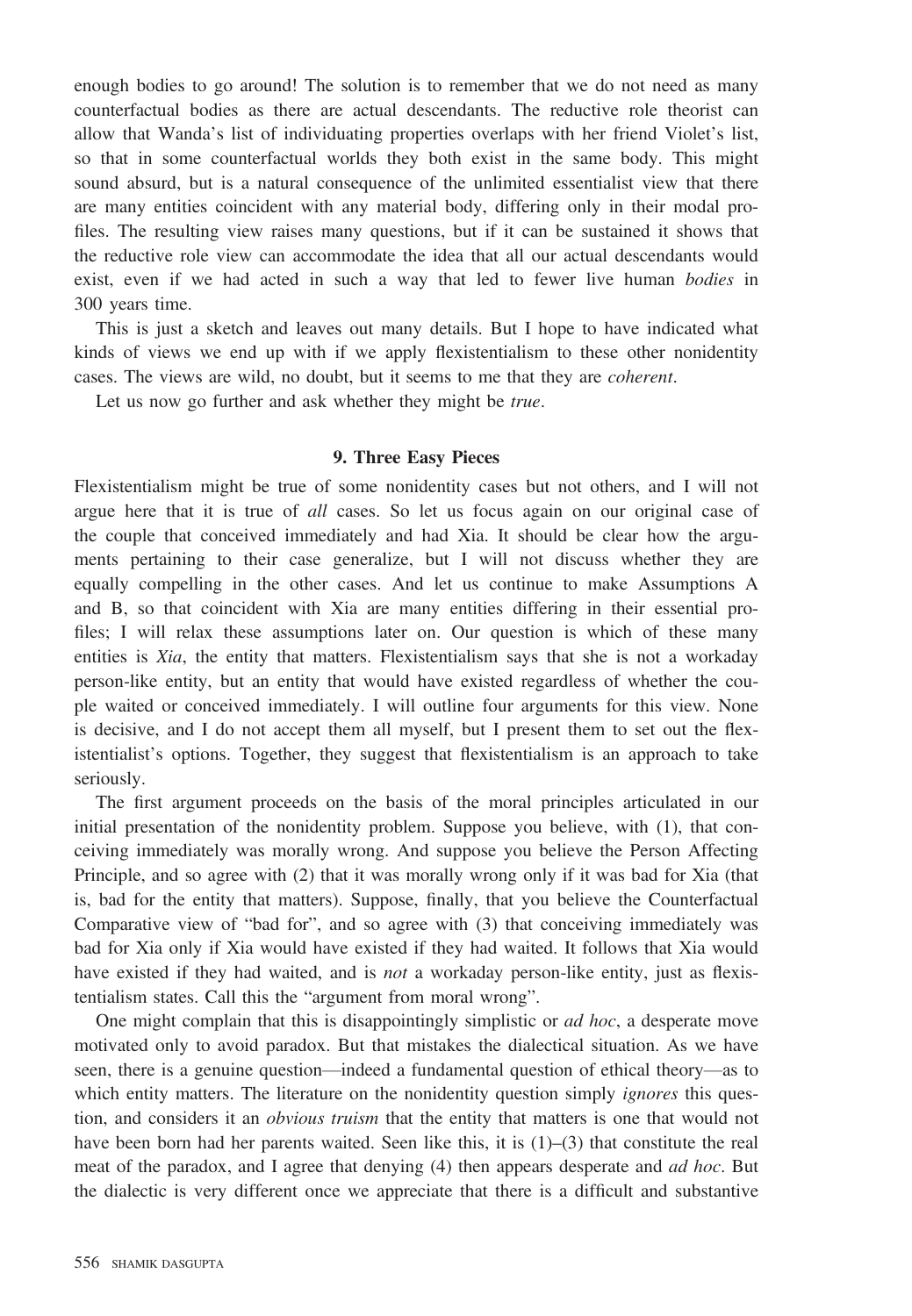question as to which of the multitude of coincident entities matter; that is, the question of which entity  $(1)$ – $(3)$  are *about*. Seen like this,  $(1)$ – $(3)$  are not paradoxical *at all*, but rather function as premises in a straightforward argument that the entity that matters would be born no matter whether the couple waits or conceives immediately. There is nothing ad hoc or desperate about it at all.

Still, I doubt that the argument will convince many, since most theorists who have considered the matter reject (2) and hence reject the Person Affecting Principle, or reject (3) and hence reject the Counterfactual Comparative view of "bad for". Of course, if one rejected them because of the nonidentity problem, it would be question-begging to reject the argument from moral wrong on that basis! But still, some theorists reject (2) and (3), and the associated principles, for other reasons, and perhaps they are right to do so. So let us find other arguments that do not appeal to these claims.

It is easy to find an argument that does without (2) and the Person Affecting Principle. For regardless of (2), it remains natural to think *that conceiving immediately was bad for* Xia. This is a natural thought even if one denies that this was a necessary condition on their action being morally wrong (indeed, even if one denies that their action was morally wrong). And this italicized claim is enough on its own to drive a second argument, an "argument from badness". For, along with (3), it follows that Xia would exist if the couple had waited, just as flexistentialism states. Of course, some defense of the italicized claim should be offered here, but I will leave that to flexistentialists who wish to take this argument up.

I will present an argument that does without (3) in due course. But before that, note that the two arguments just described—from moral wrong, and from badness—turn the standard approach to the nonidentity problem on its head. The standard approach takes the metaphysical thesis behind claim (4) for granted—that the entity that matters has, say, its origins essentially—and uses it to reject the *ethical* theses of  $(1)$ ,  $(2)$ , or  $(3)$ . This is a "metaphysics-first" approach: it treats our pre-theoretic, metaphysical opinions about the essential profiles of people as a sacrosanct core around which our normative theorizing should be based. In contrast, the two arguments above go in the reverse direction. Their premises are *ethical* claims about what is wrong, or about what is bad for whom, and they draw *metaphysical* conclusions about the essential profiles of the entities that matter. If a given hypothesis about Xia's essential profile makes best sense of our ethical beliefs, then this approach accepts the hypothesis even if it runs against pre-theoretical opinion. On this "ethics-first" approach, the metaphysics of persons cannot be done in isolation of ethics. As the saying could be put now, there is no such thing as ethics-free metaphysics; there is only metaphysics whose ethical baggage has been taken on without examination.<sup>18</sup>

It is surprising that this ethics-first approach has been largely ignored in the nonidentity literature. For it mimics a standard approach to the question of personal identity over time. There, theorists rarely *start off* with fixed assumptions about what it takes to survive. Rather, it is standard practice to use normative and evaluative judgments about what futures one should prefer, or about who is responsible for which past actions, to guide our theorizing about what it takes to survive. The ethics-first approach adopted here is analogous: rather than start off with fixed assumptions about what our essential

<sup>18</sup> With more apologies to Dan Dennett; see footnote 8 for the real quote.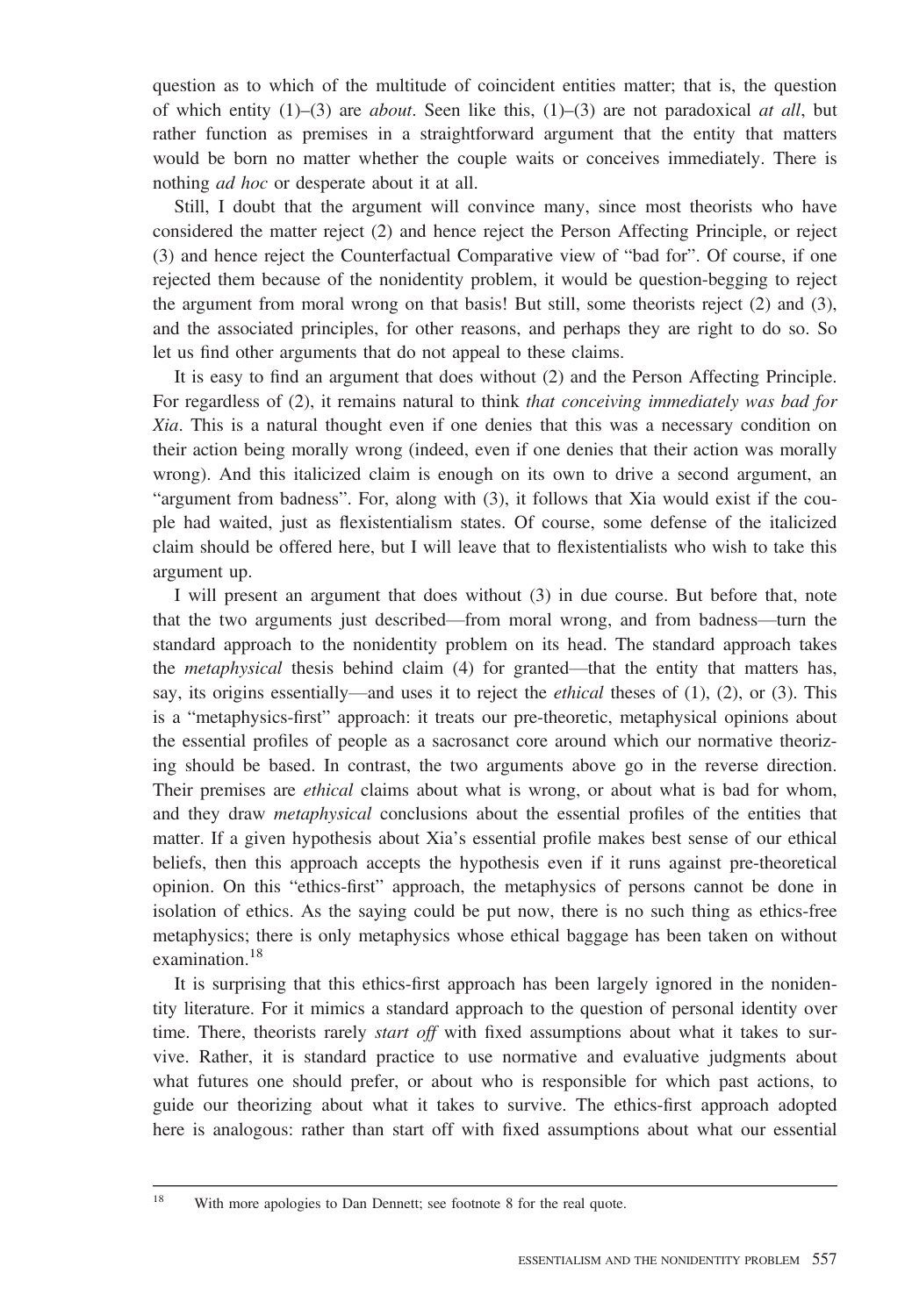profiles are, it uses normative and evaluative judgments to guide our theorizing about the essences of the things that matter.<sup>19</sup>

A third argument for flexistentialism—the "equivalence argument"—also follows this ethics-first approach. Suppose that if a pregnant woman shoots heroin in the third trimester, her child will be born with Xia's condition. If so, it is tempting to think that it would be morally wrong to shoot heroin in the third trimester. Indeed, Parfit claimed that if Xia's parents waited and then shot heroin in the third trimester, that would be just as morally wrong as conceived immediately, no more no less. This was his "No Difference" thesis. What explains this equivalence?

The flexistentialist's explanation is straightforward. In both cases, the relevant act (conceiving immediately, or waiting and then shooting heroin) is bad for the entity that matters in the Counterfactual Comparative sense that that very entity will be worse off than it would have been had the parents done otherwise. By hypothesis, the entity will be worse off to the same extent in both cases; hence the two acts are equally wrong.

But on other views, the explanation is less straightforward. To see this, let us make the plausible assumption that shooting heroin is wrong in part because it is bad for the child in the Counterfactual Comparative sense. The trouble is that a non-flexistentialist cannot say the same about conceiving immediately. Thus, she must (i) provide an alternative reason why conceiving immediately is morally wrong, and then (ii) argue that those reasons make it *just as* wrong as shooting heroin. And while there have been attempts at (i) by theorists who reject claims  $(2)$  or  $(3)$ , I have not seen a sustained attempt to establish (ii). Moreover, even if one establishes (ii), the resulting explanation of the equivalence is a Rube Goldberg machine compared to the flexistentialist's. The flexistentialist can boast that her explanation is simpler and more unifying, and therefore better. That is the equivalence argument.

The point can be underscored by a comparison with Sabita. We do not draw any kind of moral distinction between eating cheese on the 10th day of pregnancy and shooting heroin in the third trimester (assuming that their consequences are the same). Sabita did, but only because she had mistaken beliefs about the essential properties of practical persons. Her mistaken beliefs got in the way of her seeing the moral equivalence between the situations. The equivalence argument asks us to consider that our parochial beliefs about essence are stopping us from seeing the moral equivalence between conceiving immediately and shooting heroin in the third trimester.

Of course, one might respond by rejecting the moral equivalence between conceiving immediately and shooting heroin. But if one rejects it because the former is a genuine nonidentity case and the other is not, one begs the question. We all agree that shooting heroin in the third trimester does not affect the identity of the entity that matters; the question at issue is whether conceiving immediately (rather than waiting a month) does. So it is question-begging to assume that it does, and then reject the moral equivalence on that basis. To assess the moral equivalence, we must put aside our theoretical beliefs

<sup>&</sup>lt;sup>19</sup> This kind of "ethics first" approach is familiar in many other debates too. Consider debates about the ethics of marriage. A "metaphysics first" approach would first settle the question of what marriage is what its essence or definition is—and from there derive ethical results about whether, say, marriage should be extended to gay couples. But the reverse "ethics first" approach is nowadays more standard: it first asks what legal solution is most ethical, and from there draws conclusions about how marriage must be defined to suit that legal solution.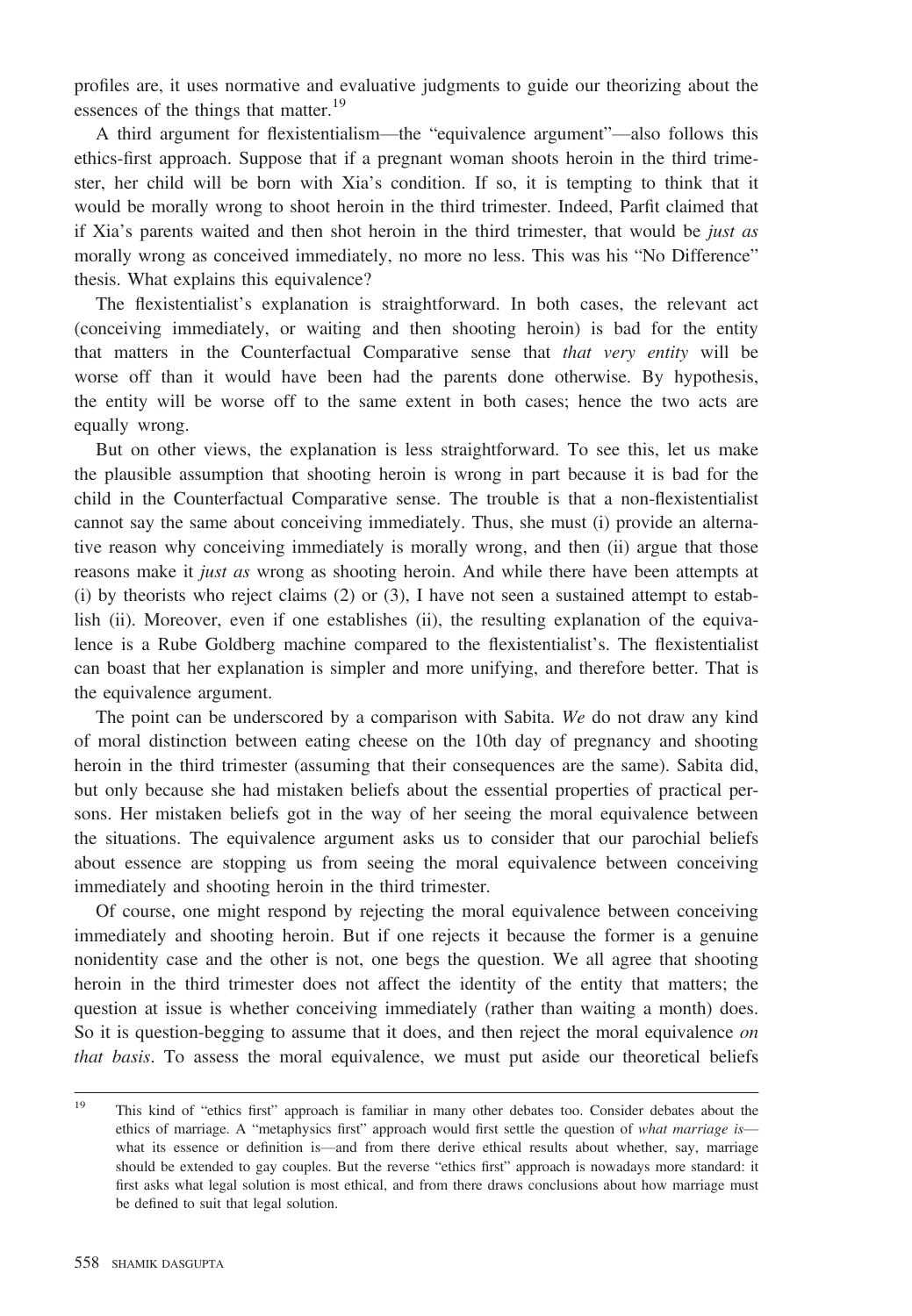about the identities of the resulting children. But I leave further defense of the equivalence to flexistentialists who wish to use this argument.

The argument also assumed that shooting heroin is bad in part because it made the child worse off in the Counterfactual Comparative sense. One might deny this, and so maintain that in both cases the wrongness of the act has nothing to do with making the child worse off in this sense. The resulting explanation of the equivalence may then rival the flexistentialist's in simplicity and unification.<sup>20</sup> Fine; but suppose that aggressively prodding the child moments after birth produces the same condition as Xia. We could run the equivalence argument with this case instead. Can one really maintain that the wrongness of prodding has nothing to do with making the child worse off? That strikes me as implausible, but again I will not defend this assumption in detail here.

# 10. Why Person-likes?

Before I present a fourth argument for flexistentialism, let me pause to ask why one might reject flexistentialism. Continue to make Assumptions A and B, so that there is this host of coincident entities. Why, in light of the arguments just presented, would one think that it is the workaday person-like entities that matter? Why, out of all of the myriad entities, would the things that matter have their *origins* essentially? *Mutatis mutandis* for any other essential properties of the person-likes, such as genetics, date of conception, and so on. What is so special about those features?

It is not at all clear. Admittedly, we have already seen how counterintuitive flexistentialism is, especially in the other nonidentity cases described in section 8. We are pre-theoretically disposed to think that Xia (the thing that matters) would not have been born had her parents waited, that Wanda would not exist had we conserved the environment, and so on. But are these pre-theoretic opinions epistemically significant? I suggested not, for two reasons that I should clarify. First, the case of Sabita functions as a skeptical scenario: if she unwittingly made a mistake, why think that we do better? And second, our pre-theoretic opinions are easily explicable. After all, we believe (i) that something in the vicinity of a person is a person-like, i.e. has its origins, or genetics, or date of conception, essentially; and (ii) that *something* there matters. These beliefs are correct. Put them together with the belief (iii) that there is only *one* entity in the vicinity of a person, and we get our pre-theoretic opinion that the thing that matters is a workaday person-like. Thus, our pre-theoretic opinion is easily explained. The problem is that (on current assumptions) it rests on a false presupposition, namely (iii). The opinion should therefore count for little, if anything. We need arguments. $^{21}$ 

Let us suppose that one's *body* is the kind of thing that has its origins essentially, just like tables and chairs. If one then thinks that one is identical to one's body, we get the view that practical persons are workaday person-likes. But why think that you are identical to your body? Many think one can survive a "body transplant", in which one's body is (perhaps gradually) replaced with another. This is implied by the popular "psychological

<sup>20</sup> This was Parfit's (1986) own explanation of the equivalence.

<sup>&</sup>lt;sup>21</sup> One might object that pre-theoretic opinion also includes the direct and basic insight that the things that matter are workaday person-likes. Put otherwise, the idea would be that when we pre-theoretically think that conceiving immediately is bad for Xia, we are thinking that if it is bad for *anything*, that thing must be a workaday person-like. I find the suggestion extremely implausible: I very much doubt our pre-theoretic intuitions are so finely grained.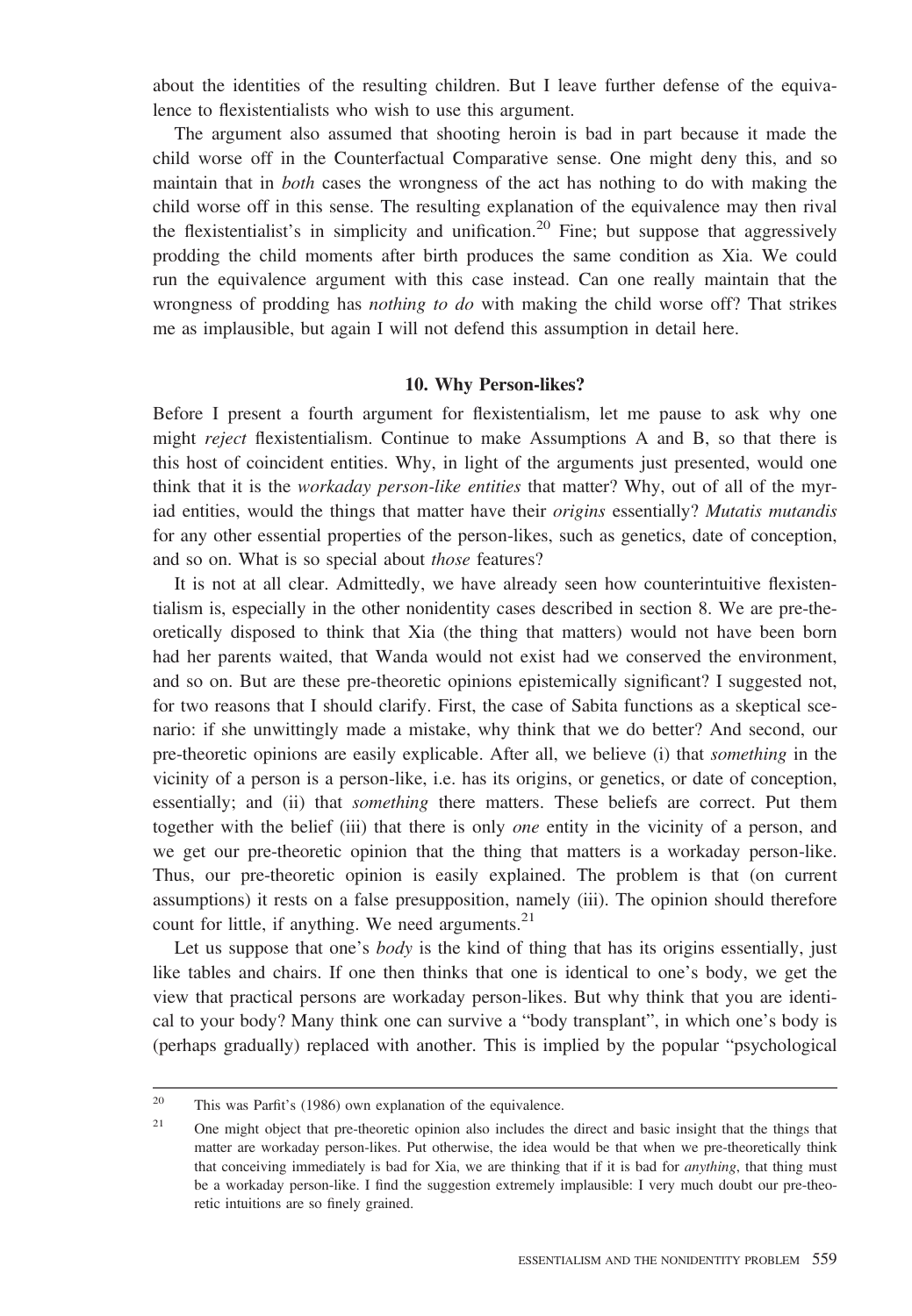continuity" view of personal identity over time, on which one survives an event just so long as one's pre-event psychological states are connect to the post-event psychological states in the right way. This view clearly implies that you are not identical to your body. Indeed, if one is accepts the psychological continuity view, it would be very bizarre to think that you are something that has its bodily origins essentially! There is thus something of a tension with thinking, with Parfit (1986), that it is psychological continuity that makes for your survival over time, yet you have your bodily origins essentially.

Moreover, even if you accept the "body" view of personal identity over time, on which one survives an event just so long as one's body does, it does not follow that you are identical to your body or that you have your bodily origins essentially. All that follows is that, whichever body you happen to be born with, you cannot survive the loss of that body. But that is consistent with the view that it is possible for you to be born with a different body; that your bodily origins are not essential to you.

Thus, the literature on personal identity over time does not obviously suggest a reason to think that we are workaday person-likes. One might hope for more from the literature on "moral standing". There is a clear difference between something that deserves ethical treatment—a person, a dog perhaps—and something like a pebble that does not. The literature on moral standing asks what makes an entity fall into the former category, and this is exactly the question we are asking.

But on closer examination the literature on this question is of little help to us here, because it presupposes that there is no explosion of coincident entities. For example, one view of the matter is that x has moral standing iff x is sentient. If there is no explosion of coincident entities, this may count as an answer to the question of moral standing. But if there are coincident entities, it is a partial answer at best. For coincident with any sentient being will be a huge number of other entities, differing only in their essential profiles, that are also sentient. A full answer to the question of moral standing—and an answer to our question of which entities matter—must say which of these coincident entities have moral standing, and the literature gives little guidance here.

Thus, if there is an explosion of coincident entities, it is unclear why one would think that the ones that matter are workaday person-likes. Put that together with the three arguments that they are not workaday person-likes surveyed earlier, and flexistentialism starts to look like a reasonable view.

#### 11. The Argument from Coherent Wishes

Let me now develop the fourth argument for flexistentialism. Unlike the previous three, it does not appeal to (3) or the Counterfactual Comparative view of "bad for". The argument is less straightforward than the rest, but I find it the most interesting so I will develop it in a little more detail.

Those who reject the Counterfactual Comparative view typically agree that conceiving immediately was bad for Xia, but they explain this non-comparatively. For example, Shiffrin (1999) argues that it was bad for Xia insofar as it produced in her a condition that impedes the exercise of her agency, and Velleman (2008) says that it was bad for Xia because it violated her right to be born into good enough circumstances. This allows them to maintain that conceiving immediately was bad for Xia, regardless of whether she is better or worse off than she would have been had her parents waited. Grant that some account along these lines is right about the English term "bad for", so that the three previous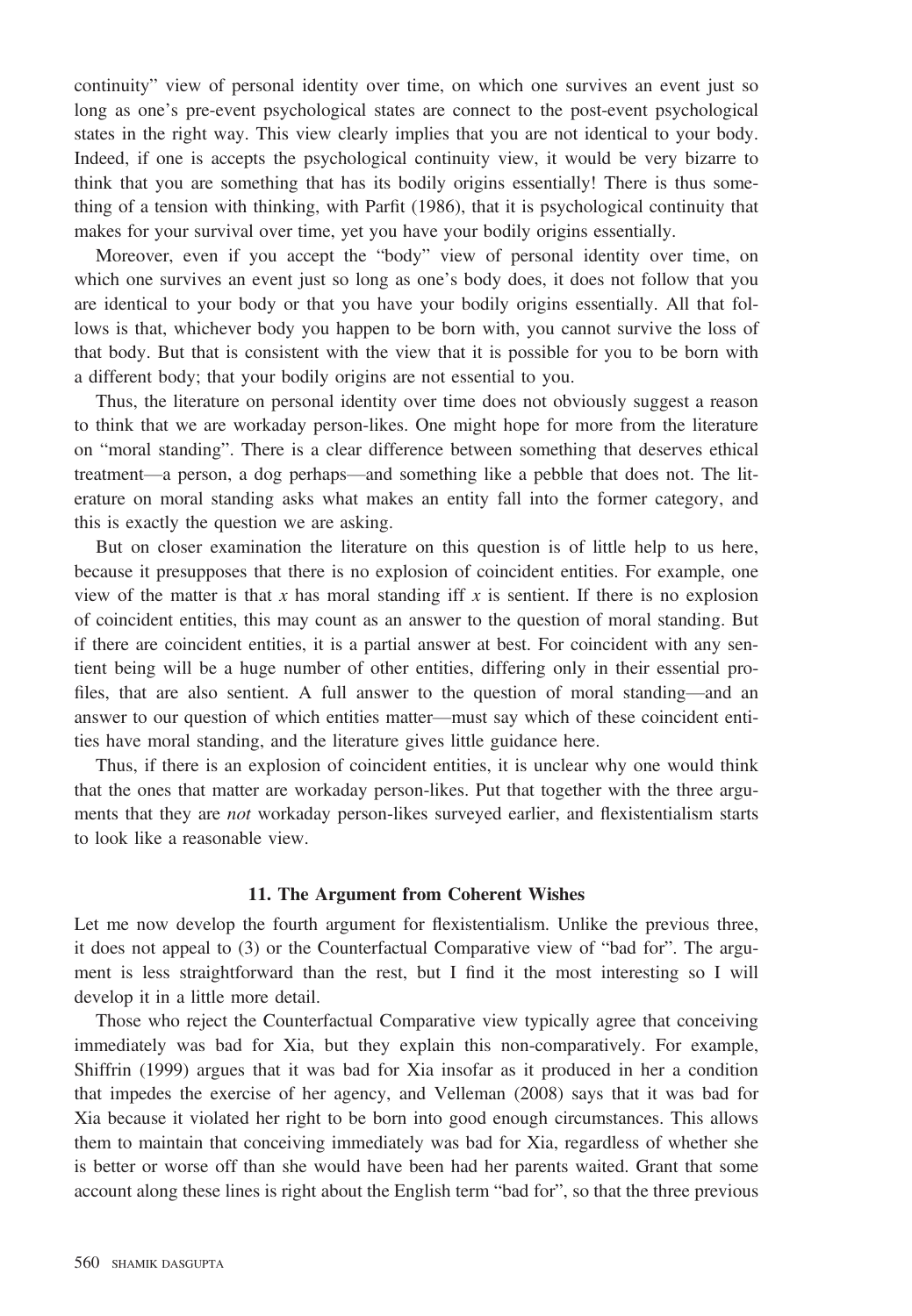arguments for flexistentialism can be rejected. Still, I believe that all anti-flexistentialist views miss something out about nonidentity cases that flexistentialism captures easily.

To see this, consider the situation from Xia's standpoint. How might Xia feel about her parents' decision to conceive immediately? I am not asking how she might *morally* evaluate their decision; I am asking how she might feel from a *self-interested* perspective about what they did. I say it would be entirely reasonable of her to feel angry; in particular, angry that they did not wait. She might think: "I wish my parents had waited, so that I wouldn't be suffering so! I wish they had not been so hasty!"

But how can anti-flexistentialists make sense of this attitude? They think that Xia (the entity that matters) would not exist had her parents waited, so on their view Xia's wish amounts to a wish for something that would result in her never existing. But Xia does not wish that she never existed; she just wishes she weren't suffering! Nor should she wish she never existed: by stipulation of the case, she enjoys a worthwhile life. So, even if Shiffrin and company are right that conceiving immediately was bad for Xia in some sense, the fact remains that, according to anti-flexistentialism, Xia's wish is incoherent: it is a wish for a situation that she does not and should not wish for! Flexistentialism does better. It says that Xia would have been born had they waited, and so would have been better off had they waited. Her self-interested wish is then perfectly understandable: she is wishing for something that would have made her better off. Thus, the argument from coherent wishes is that flexistentialism best explains why Xia's attitude is reasonable.<sup>22</sup>

The argument is perhaps more compelling in the case of environmental planning. Recall Wanda, our descendant 300 years hence, struggling to eek out an existence because we did not conserve the natural environment. Surely she may reasonably wish that we had conserved. "If only they had conserved, I wouldn't have to struggle so! Would that they were less selfish!" The response that she would not exist if we had conserved, so that she should be very glad indeed that we were selfish, strikes me as philosophical in the pejorative sense—insensitive even. But that is what the anti-flexistentialist must say.

That is the rough idea behind the argument. It rests on three ideas:

- (i) These wishes are coherent (this is the data).
- (ii) Anti-flexistentialists views have trouble accounting for the data.
- (iii) Flexistentialism easily accounts for the data.

Claim (iii) is unproblematic, but (i) and (ii) deserve more discussion. Regarding (i), the data is that the following attitudes are coherent:

Xia's self-interested wish that her parents had waited.

Wanda's self-interested wish that we had conserved the natural environment.

By "coherent", I do not mean rationally mandatory. Xia's condition might become an important part of her self-conception. She might find herself bonded to the community of people with her condition. As a result, she might reasonably come to prefer her life as it

<sup>&</sup>lt;sup>22</sup> To be clear, the point is *not* that Xia's wish is the basis of a moral complaint against her parents. As Harman (2009) shows, inferences from retrospective wishes and regrets to moral or normative conclusions are deeply fraught. Partly for that reason, I avoid any such inference here.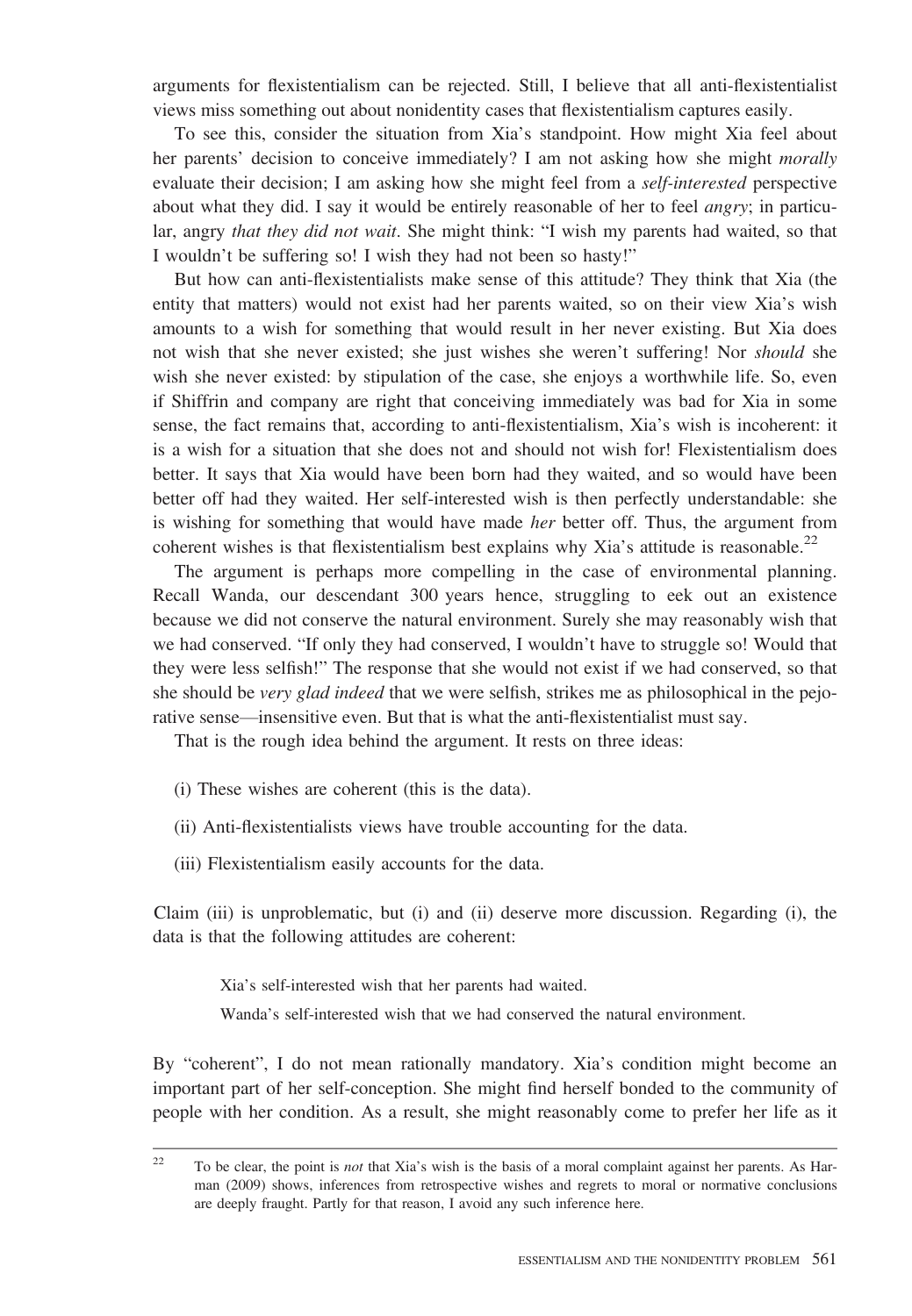is, with the condition, than a life without it, even if in some objective sense she would be better off without it.<sup>23</sup> Relatedly, Wanda may reflect on the fact that, if we had conserved and she were to somehow still exist, she would live an immeasurably different life with a different upbringing, a different family, a different career, and so on. So she may decide, on balance, that she would prefer the kind life she has, hardships and all, to a very alien life, even if the latter would be better for her in some objective sense.

These are what Wallace (2013) calls "reasons of attachment" to prefer one's actual life over others that would have been better in some objective sense, and I agree that these can be reasonable and decisive.<sup>24</sup> This is not to say that they *must* prefer their actual life: it could be that a vastly different life is precisely what Wanda wants, given how difficult her actual life is! Still, I agree that *if* Wanda had these attachments, it would be irrational for her to wish that we had conserved, and we might criticize her wish on those grounds. Mutatis mutandis for Xia.

What seems to me wrong is to criticize their wishes on the grounds that they are making a *metaphysical* mistake. This might be appropriate in other cases, for example when my daughter says that she wishes she were a dragon: I might reasonably respond that there is no coherent possibility in which she is a dragon and advise her to yearn for other things. But when Wanda wishes that we had conserved, it would be awfully obtuse to respond "But then you wouldn't exist! You should be *glad* that they were selfish and that you are consequently eeking out a meagre existence." Only a philosopher would say such a thing, and I do not mean that kindly! No, Wanda's attitude is the perfectly understandable wish that the past had been kinder to her, and should be treated as such. This is what I mean by saying that her wish is "coherent".

This data may be hard to see. As we have seen, many theorists have thought that claim (4)—that Xia would not exist if her parents had waited—is an obvious truism. As a result, they may have learned to bite the bullet on this point and think that Xia's wish is in fact incoherent, and that Xia should be *glad* that her parents conceived immediately after all. Indeed, I suspect that this bullet has been "internalized" to the point of being mistaken for data itself.<sup>25</sup> But I believe this is to let false theory blind one of the phenomena. With flexistentialism on the table, we see that (4) is not an obvious truism at all, but a piece of optional *theory*. To see the data, I must ask you to put aside your theoretical belief that Xia would not exist had her parents waited. We must see things afresh, from a perspective of theoretical innocence. Our question is then whether, intuitively, we should criticize (say) Xia's wish on metaphysical grounds and say that she must be glad to live her life of struggle. On the face of it, the answer is "no". To say "yes" strikes me as perversely over-intellectualized.

<sup>23</sup> Harman (2009) discusses this kind of preference in some detail.

<sup>&</sup>lt;sup>24</sup> There is a growing literature on these kinds of preferences; for a partial guide, see Setiya (2014) and references therein.

<sup>&</sup>lt;sup>25</sup> Parfit (1984), for example, assumes that it is incoherent for future generations to wish that we had conserved the environment. This is evident when he argues that they would happily waive her right to be born into good enough circumstances: his point is based on the idea that they should hardly wish that we had done otherwise. Similarly, Liberto (2014), building on a case of Harman's (2004), appears to assume that it is incoherent to wish that someone has different biological parents. This is evident when she argues that a woman might end up glad she was raped on the grounds that the resulting child she loves would not have existed otherwise. The fact that she might be glad makes sense on the assumption that it is incoherent for her to wish that she had had the same child in another way.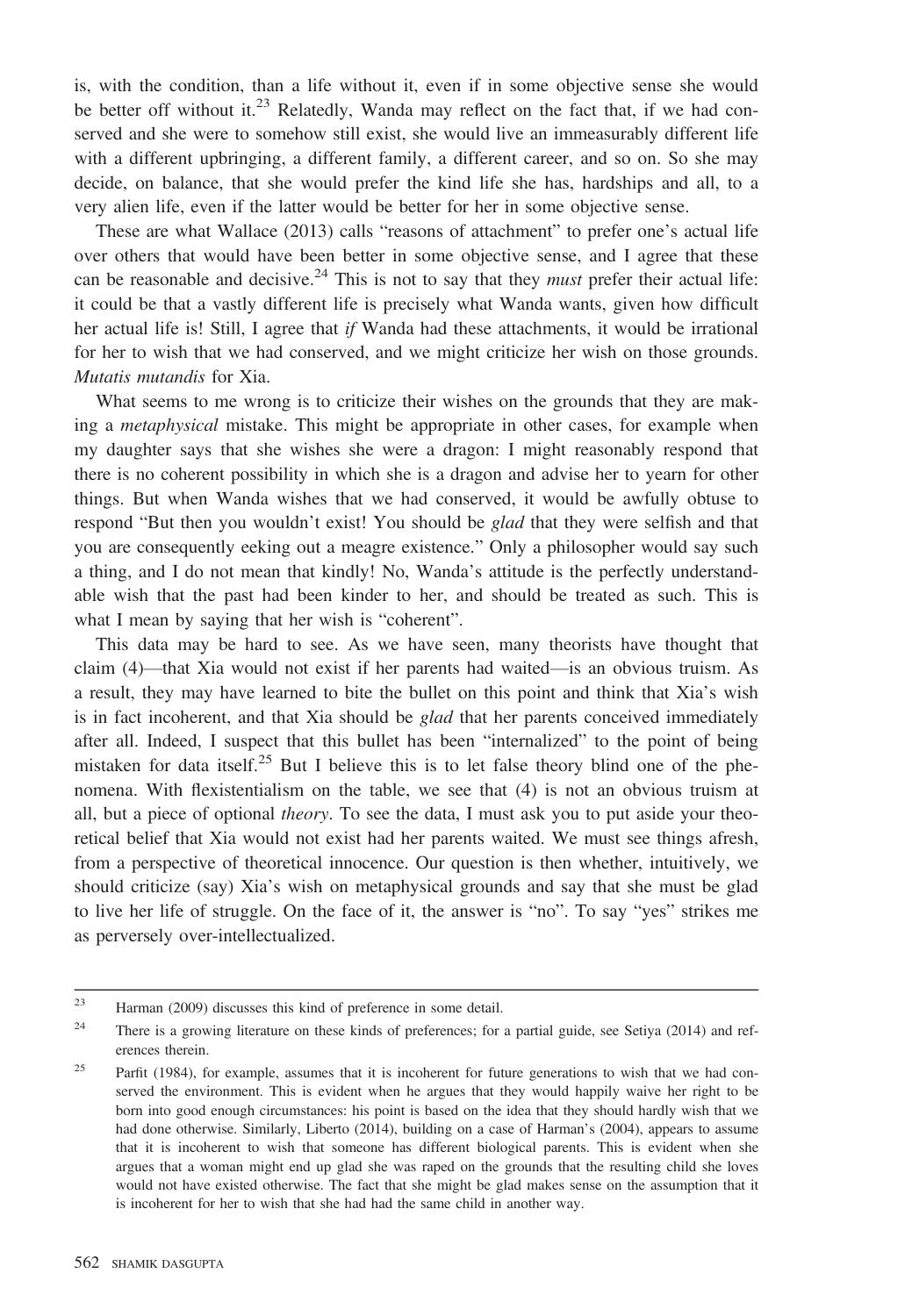Perhaps the data is most easy to see in yourself. If flexistentialism is false then your own existence hangs on a knife edge: it depends on your parents conceiving when they did, and their parents conceiving when they did, and so on back into the ages. Your existence then becomes an unimaginably improbable event, such that if history had differed at all significantly before your conception, you would not exist. If you are better off existing than not (which I imagine is true of many people reading this) it follows that it is incoherent for you to wish that history had been different. Thinking self-interestedly, you should adopt a somewhat Leibnizian view that the world up until your conception was pretty much the best of all possible worlds! I claim that this is clearly wrong. Suppose that 10 years before you were born, the government implemented a certain policy that had disastrous effects on the state school system. Surely you might wish, self-interestedly, that the policy had never been enacted, so that you would have enjoyed a better state education. But if flexistentialism is false, this wish is incoherent: we must criticize it as based on a metaphysical mistake, akin to the wish that one was born a dragon. My claim is that this ignores the clearly reasonable way in which people can wish that the past had been kinder to them.

So much for (i). Turn now to (ii), the claim that anti-flexistentialists have trouble explaining the data. When I quickly motivated it above, the central idea was this:

(\*) It is irrational for Xia to self-interestedly wish that her parents had waited, if that would have led to her non-existence.

For the anti-flexistentialist says that Xia would not exist if her parents waited. Hence, by (\*), it follows that it is irrational for her to wish that her parents had waited.

But why think that (\*) is true? Earlier I offered one reason: namely, that the case is stipulated to be one in which Xia lives a worthwhile life. We can also offer a second argument for  $(*)$ , which appeals to the premise that Xia is *better off* existing with her condition than not existing at all. It then follows that Xia's wish is a *self-interested* wish for an event that would lead her *worse off*; and it seems plausible to conclude that it is therefore irrational. Now, I stress that this conclusion does not logically follow. As the discussion of reasons of attachment suggests, it can sometimes be rational to prefer scenarios in which one is worse off in some objective sense, so one might insist that Xia's wish is rational *even though* it is a wish for a situation in which she is worse off. Still, reasons of attachment arise when the worse situation is the *actual* situation, in which one has become attached to various projects or loved ones that would be absent in the better situation. This is not the case with Xia. Thus, while the argument is not valid, it nonetheless seems reasonable in Xia's case: if she is better off existing with the condition than not existing at all, then it does seem irrational for her to self-interestedly wish for a situation in which she would exist, as (\*) states.

Now, this second argument for (\*) will be rejected by those theorists who, like McMahan (1981), reject the intelligibility of comparing Xia's actual welfare to her welfare in a world in which she does not exist. To them, I offer the first argument. But I also press them to say how they can explain the coherence of Xia's wish. After all, such theorists typically say that conceiving immediately was bad for Xia in a non-comparative sense—say, by causing her various bads. If they are right, then by the same token it was also good for Xia in a non-comparative sense: it caused her various goods including life, some happiness, and so on. Why, then, would Xia be angry and wish that her parents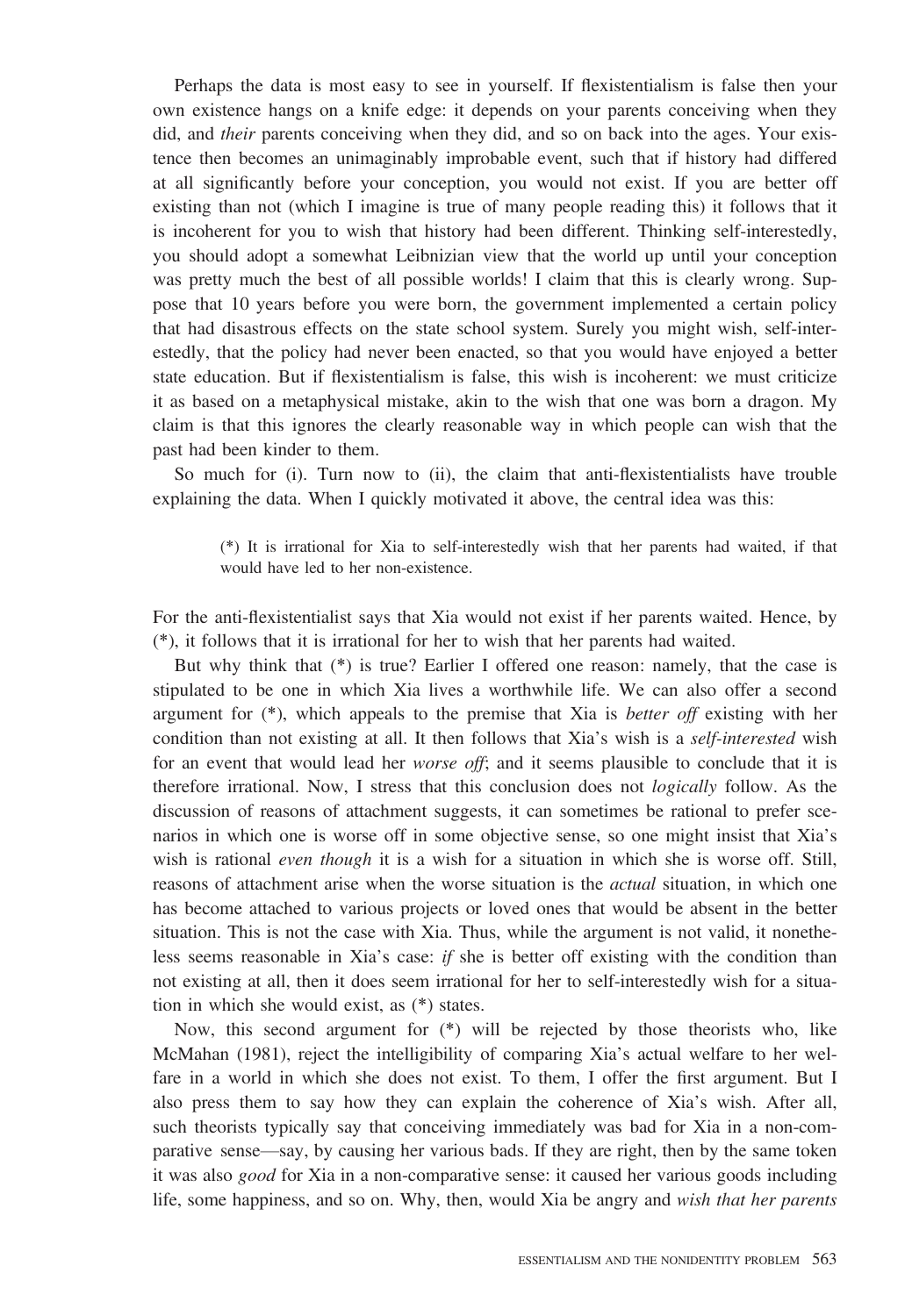had waited? Why focus on the bads at the expense of the goods? Thus, regardless of  $(*)$ , it is hard to see how these theorists can explain the coherence of Xia's wish; claim (ii) stands.<sup>26</sup>

This, then, is the "coherent wishes" argument: flexistentialism best explains the data that the wishes described here are coherent. Along with the three arguments discussed in section 9, it suggests that flexistentialism is not *just* a consistent view in logical space; it might even be true.

Before we move on, it is worth mentioning that some anti-flexistentialists are in a better position to explain Xia's wish than others. All anti-flexistentialists by definition agree that Xia would not exist had her parents waited. But as we saw in section 2, some antiflexistentialists think it is impossible for Xia to exist if they waited, while others think her existence is (merely) *astronomically unlikely* conditional on them waiting. This second kind of anti-flexistentialist thinks that, strictly speaking, there is a small class of worlds C in which the couple waits and still have Xia, even though the counterfactual "If they had waited, Xia wouldn't exist" is true. So, these anti-flexistentialists could in principle argue that Xia's wish that her parents had waited is in fact a much more specific wish that one of the worlds in C were actual. Alternatively, they could try taking her wish at face value as the wish *that her parents had waited*, but argue that this is rational, contra (\*), by detaching rational wishes from counterfactuals. For example, they could argue that, at the time of the couple's choice, the probability that Xia will exist conditional on their waiting was same low value as it was conditional on their conceiving immediately, so that (at the time of choice) Xia's expected utility conditional on their conceiving immediately was less than it was conditional on their waiting.<sup>27</sup> Perhaps this would explain why it is rational for her to prefer that they had waited. But I leave it for another time to assess whether these strategies are promising. For now, it suffices to say that the flexistentialist has a particularly simple explanation to hand: it is rational for Xia to self-interestedly wish that her parents had waited because she would have been better off if they had.

### 12. De Dicto Badness

One might suspect that the virtues of flexistentialism just surveyed are also enjoyed by another approach to the nonidentity problem. I have in mind the de dicto approach recently championed by Caspar Hare (2007).

Like others, Hare thinks that (4) is obviously true: if the couple had waited, Xia would not have been born. That being so, he agrees with (3) that being conceived immediately was not bad for Xia in a *de re* sense: she is better off than *she* would have been had they waited. Nonetheless, he says that it was bad for Xia in a de dicto sense: she is worse off than the entity  $x$  that would have satisfied the description "their first child" had they waited. True,  $x$  would not have been Xia, but that does not matter for *de dicto* badness; what matters is that x and Xia both satisfy the description "their first child". So long as we read (2) as allowing that an act might be wrong in virtue of being bad for someone in the de dicto sense, the puzzle is resolved.

<sup>&</sup>lt;sup>26</sup> I am indebted to Johann Frick for this point. Note that the argument here is independent of the question of how we should weigh the goods and bads caused by an act, to determine whether the act was morally wrong.

<sup>27</sup> Roberts (2007, 2009) takes this line in some nonidentity cases.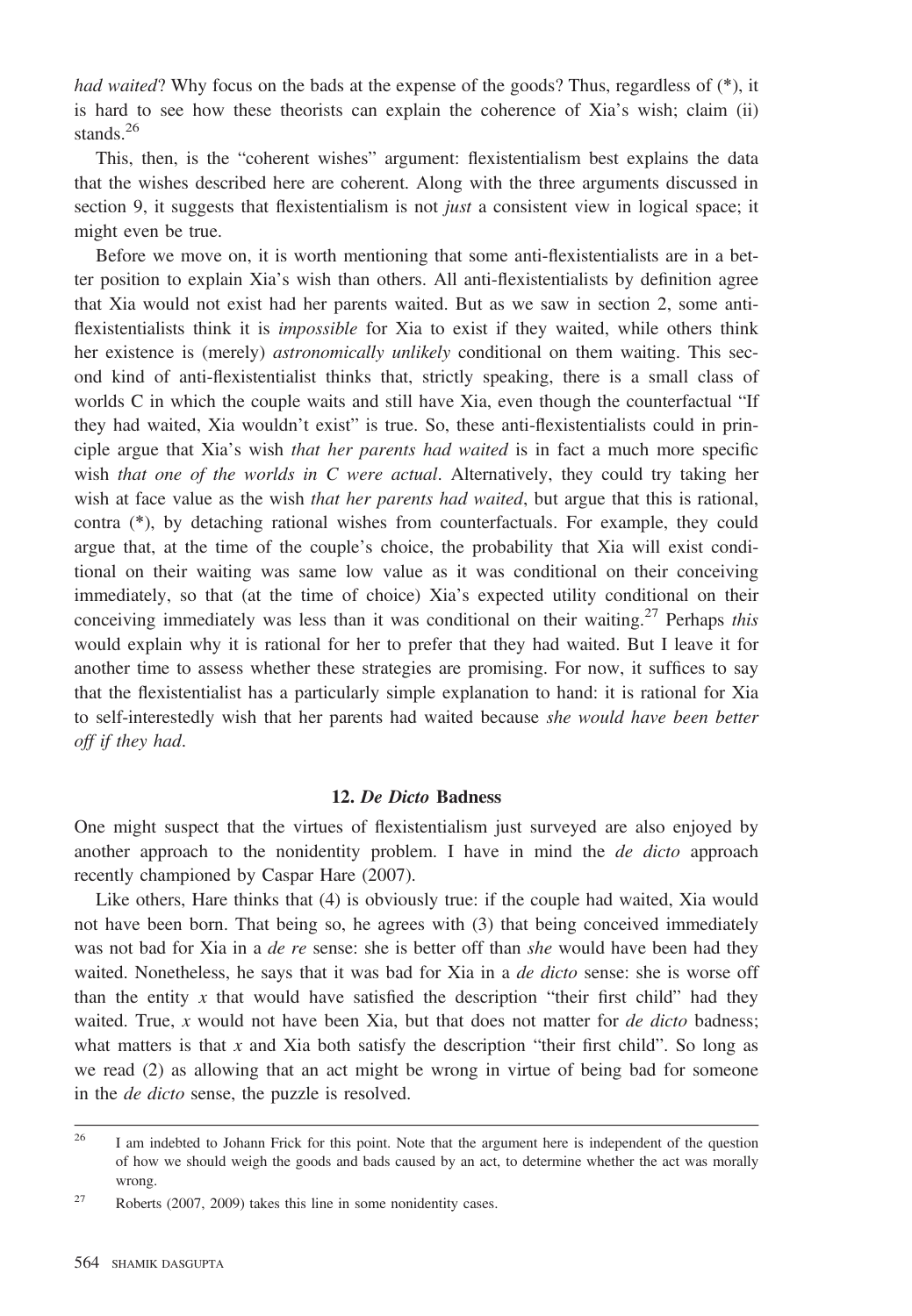Whether an act is bad for someone *de dicto* depends on a description. Being conceived immediately was bad *de dicto* for Xia relative to the description "their first child", as just explained. But suppose Xia was conceived on November 5th. Then being conceived immediately was not bad de dicto for Xia relative to the description "their child conceived on Nov 5th". This is because Xia, who actually satisfies that description, is not worse off than the entity  $x$  that would have satisfied that description had they waited, since there would have been no such entity  $x$ . This relativity to a description means that flexistentialism and the *de dicto* approach can mimic each other to some extent. When the *de dicto* view says that an act is bad *de dicto* for x relative to the description "the D", the flexistentialist can say that the act is *de re* bad for an entity that is essentially the D.

Nonetheless, the "coherent wishes" argument from the last section arguably tells against the de dicto approach. As we saw there, it seems reasonable for Xia to wish that her parents had waited so that she would not have to live a life of suffering. But how can the *de dicto* approach make sense of this? True, if they had waited, the entity x that would have satisfied the description "their first child" would have been free of pain. But this entity x would not be Xia. So, when thinking self-interestedly about what counterfactual situations she would prefer, Xia should *not* be concerned with  $x$ 's welfare but with her own—this is what "self-interest" means. Thus, like any approach that accepts (4), the de dicto approach implies that Xia's wish is incoherent, contrary to the data.

Here I assume that "identity matters" in self-interested counterfactual reasoning. Parfit coined this term when discussing self-interested *temporal* reasoning. He said that identity is not what matters, and his point was that I should care self-interestedly about any future entity connected to me in the right way, regardless of whether it is identical to me. Similarly, a fan of the *de dicto* approach might argue that when thinking self-interestedly about counterfactual scenarios, identity is not what matters: I should care about any counterfactual entity satisfying some privileged description D, regardless of whether it is me. I will not try to adjudicate this issue here. It suffices to say that flexistentialism preserves the platitude that identity matters—that self-interested reasoning about counterfactual scenarios involves concern about *me*—while the *de dicto* approach does not. But I leave it for another time to decide how weighty the platitude is.

A related problem for the de dicto approach arises with regard to third-personal notions like compensation. Suppose you think that Xia deserves compensation for what was done to her. If it helps, modify the case so that her parents decided to conceive immediately due to the egregious negligence of their doctor. Perhaps her parents voluntarily had their gametes screened to prevent conceiving a child with Xia's condition, but their doctor watched soccer instead of performing the tests and told them they were fine. Whatever the details of the case, the question is how to account for the fact that Xia deserves compensation. Now, I do not have a full analysis of compensation to hand, but let us assume that she deserves compensation in part because the doctor's negligence was bad for her. The flexistentialist can account for this easily: it was bad for her in the de re sense that she is worse off than *she* would have been had the doctor done the tests.<sup>28</sup>

<sup>&</sup>lt;sup>28</sup> Of course, in compensating Xia we also compensate many coincident entities that do *not* deserve compensation. But this is no more puzzling than the fact that in buying a statue of Goliath we also buy a number of coincident entities that are not worth the price. Thanks to Sheldon Smith for pointing out this phenomena.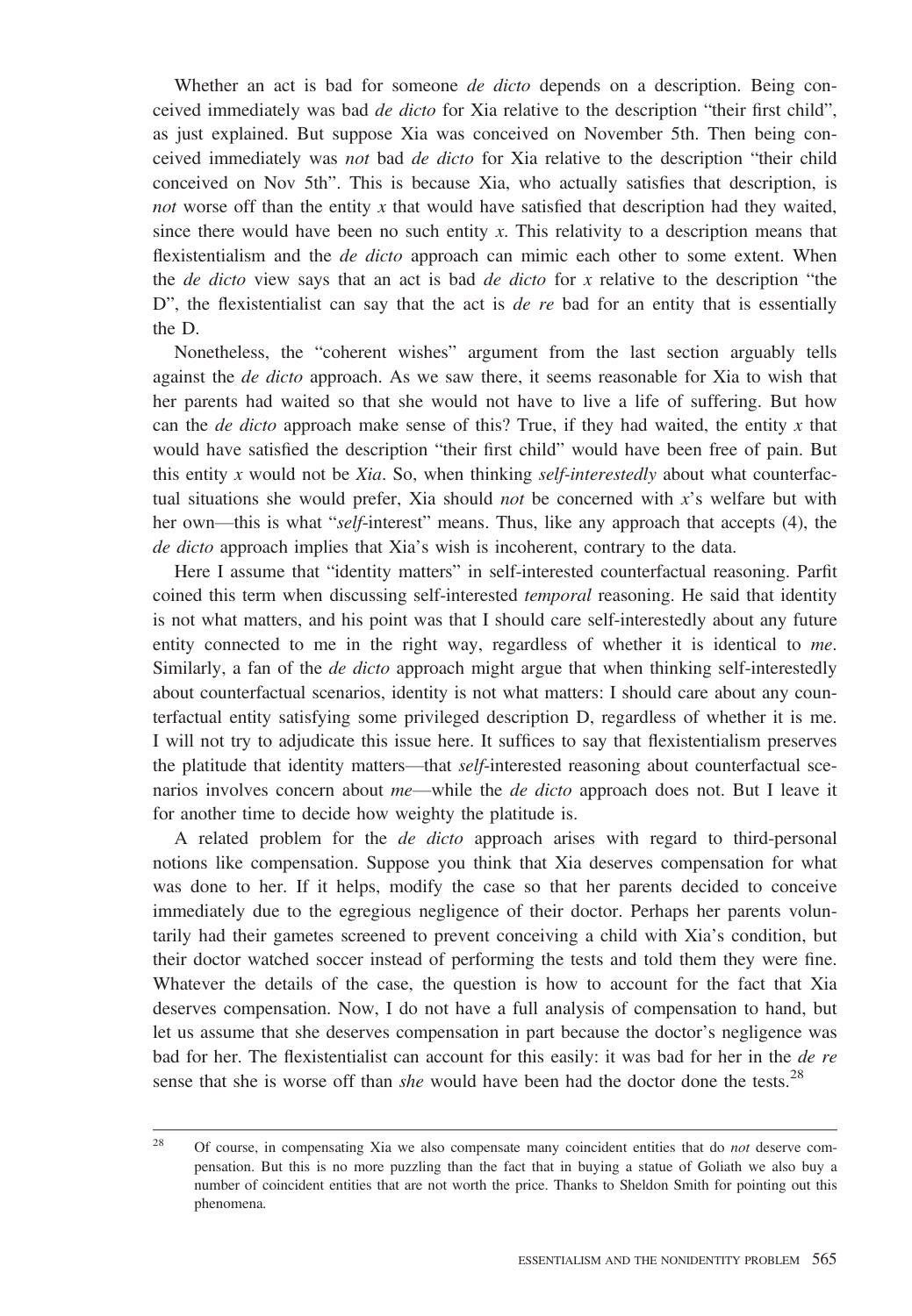But how can the de dicto approach account for this? The idea is presumably that she deserves compensation (in part) because the doctor's negligence was bad for her in the de dicto sense. But remember, whether an act is bad de dicto for someone depends on a description. Relative to the description "their first child", the doctor's negligence was bad de dicto for Xia; relative to the description "their child conceived on Nov 5th", it was not. So, should Xia be compensated? There is no fact of the matter: she should under one description, but not under another. Thus on this approach the description-relativity of de dicto "bad for" induces a description-relativity on deserving compensation. And this is not what we wanted: the data was that Xia deserves compensation simpliciter. Indeed it is unclear what it could *mean* to deserve compensation under one description but not another. The physical mechanics of compensation mean that a person is either compensated or not—one can hardly compensate a description!<sup>29</sup>

A fan of the de dicto approach might now say that there is a privileged description D, such that an act is bad for someone *simpliciter* iff it is bad for her relative to D. But even if an extensionally adequate account along these lines can be given, it is unclear how it might be morally justified. After all, why should Xia be compensated just because someone else would have been better off had the doctor done the tests? Of course, one might say with Shiffrin and Harman that the doctor's negligence was bad for Xia because it caused her pain. But the *de dicto* approach is an attempt to make sense of these phenomena in terms of counterfactual comparisons. The problem is that by using de dicto comparisons, rather than de re ones, it is hard to see how the comparisons carry moral weight regarding what Xia herself deserves.

#### 13. Containing the Explosion

So far, I have made a case for flexistentialism on the assumption that there is an explosion of coincident entities. If we reject that assumption, does the case for flexistentialism fall away?

Recall how we got the explosion. As we saw in section 2, the nonidentity problem presupposes essentialism—claim (4) makes no sense unless there is an intelligible distinction between essence and accident. We then get an explosion of coincident entities with two assumptions:

Assumption A: If essentialism is true, then ontic essentialism is true. Assumption B: If ontic essentialism is true, then unlimited essentialism is true.

So the question is whether, if we reject one of these assumptions, we can then reject flexistentialism and defend the standard approach to the nonidentity problem on which (4) is true of the entity that matters, so that (1)–(4) are straightforwardly inconsistent.

Note right away that Assumptions A and B are deeply metaphysical theses, usually ignored in discussions of the nonidentity problem. So, even if we defend the standard

<sup>&</sup>lt;sup>29</sup> To be clear, this is not to deny that someone might deserve compensation *because* some description is true of them. Xia deserves compensation because she was born under certain circumstances, and not because (say) she had an ice cream on her  $5<sup>th</sup>$  birthday. But this is not to relativize compensation to a description; it is just to say that she deserves compensation *simpliciter*, and that this is so because she was born into certain circumstances.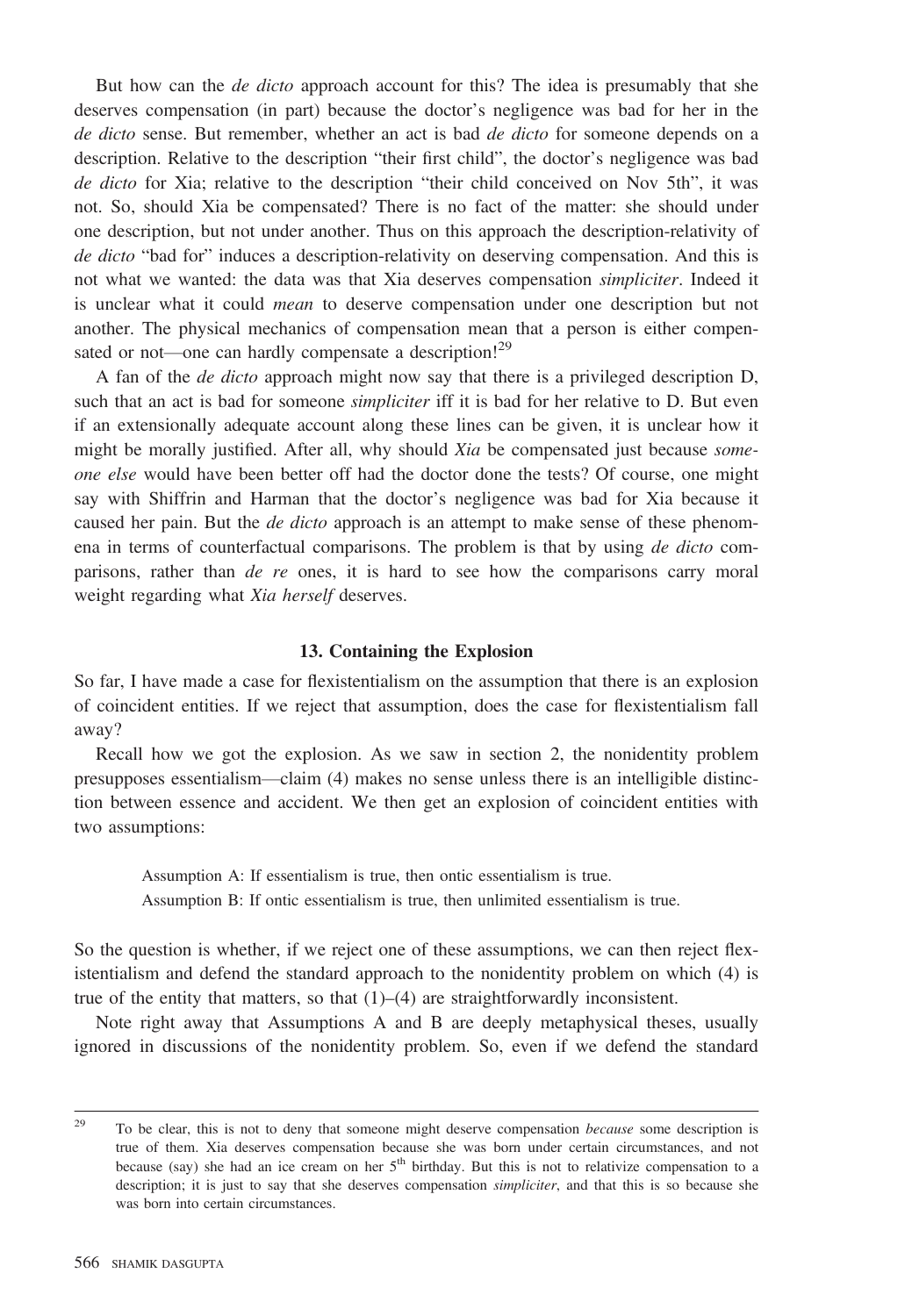approach by denying these assumptions, we will have learnt something interesting about the metaphysical foundations of that standard approach.

Still, it turns out that defending the standard approach is harder than it might seem. Consider Assumption B. It says that if ontic essentialism is true, then *any* set of properties of Xia constitute the essential profile of some entity coincident with her. That is a strong assumption indeed! But we did not really use anything so strong. All we used is the idea that some sets of Xia's properties—in particular, sets that we had not previously focused on, like the set containing just the property of being their first child—constituted the essential profile of some entity. So, to deny what we used of Assumption B, one must defend a view on which there is just the entity that has its origins essentially, and maybe one or two other workaday person-like entities, but nothing else. The challenge that faces any such view is to draw some privileged distinction between the few sets of properties that do constitute the essential profile of something, and the sets of properties that do not. I do not claim that this is impossible, but it is unclear how it might be met. At the very least, it would be interesting to learn that the standard approach to the nonidentity problem rests on a solution to this problem.<sup>30</sup>

But in any case the point is moot, for Assumption B is a red herring. The core flexistentialist claim is that the practical person is not a workaday person-like entity. This is consistent with the *limited essentialist* view that the practical person is the *only* entity there—the flexistentialist can happily reject Assumption B! To be sure, Assumption B is a dialectically helpful ladder to use when convincing you that flexistentialism is a logically coherent view, for once we have all the coincident entities in place it is clear that one hypothesis is that this one matters, another hypothesis is that that one matters, and so on. But the ladder can be thrown away: even if the entity that the flexistentialist says matters is the only entity there, it remains coherent to assert that that is the entity that matters! The same goes with my arguments for flexistentialism. They did not depend on all the coincident entities actually being there; they just depended on our recognizing the coherence of different hypotheses about the essential properties of the things that matter. $31$ 

Thus, if one wishes to reject flexistentialism, there is little to be gained by rejecting Assumption B. That leaves Assumption A. It says that if essentialism is true, then ontic essentialism is true. Suppose we reject this assumption and become descriptive essentialists. What then does the nonidentity problem look like?

Remember that on descriptive essentialism, whether an entity has a given property essentially or accidentally depends on the manner in which the entity is described. Thus, whether it is true, of Xia, that *she* would not exist if her parents had waited, as (4) states, becomes relative to a description. Which description is relevant to evaluating (4)? The descriptive essentialist will presumably say that it is fixed by the moral context involved in talking about nonidentity cases. (She could in principle say that it is fixed by the kind of name used to formulate (4), but that would have the unattractive consequence that the ethical matters at stake in the nonidentity case depend on what name we use for the

<sup>&</sup>lt;sup>30</sup> In this regard, note that we did not need to presume that the coincident entities are metaphysically on a par: it may be that the one with its origins essentially is more "fundamental" than the rest (whatever that means), so long as the rest are there. It is therefore not enough to argue that some of the coincident entities are "derivative" or "gerrymandered".

<sup>&</sup>lt;sup>31</sup> I am extremely grateful to Gail Fine for helping me to see this point.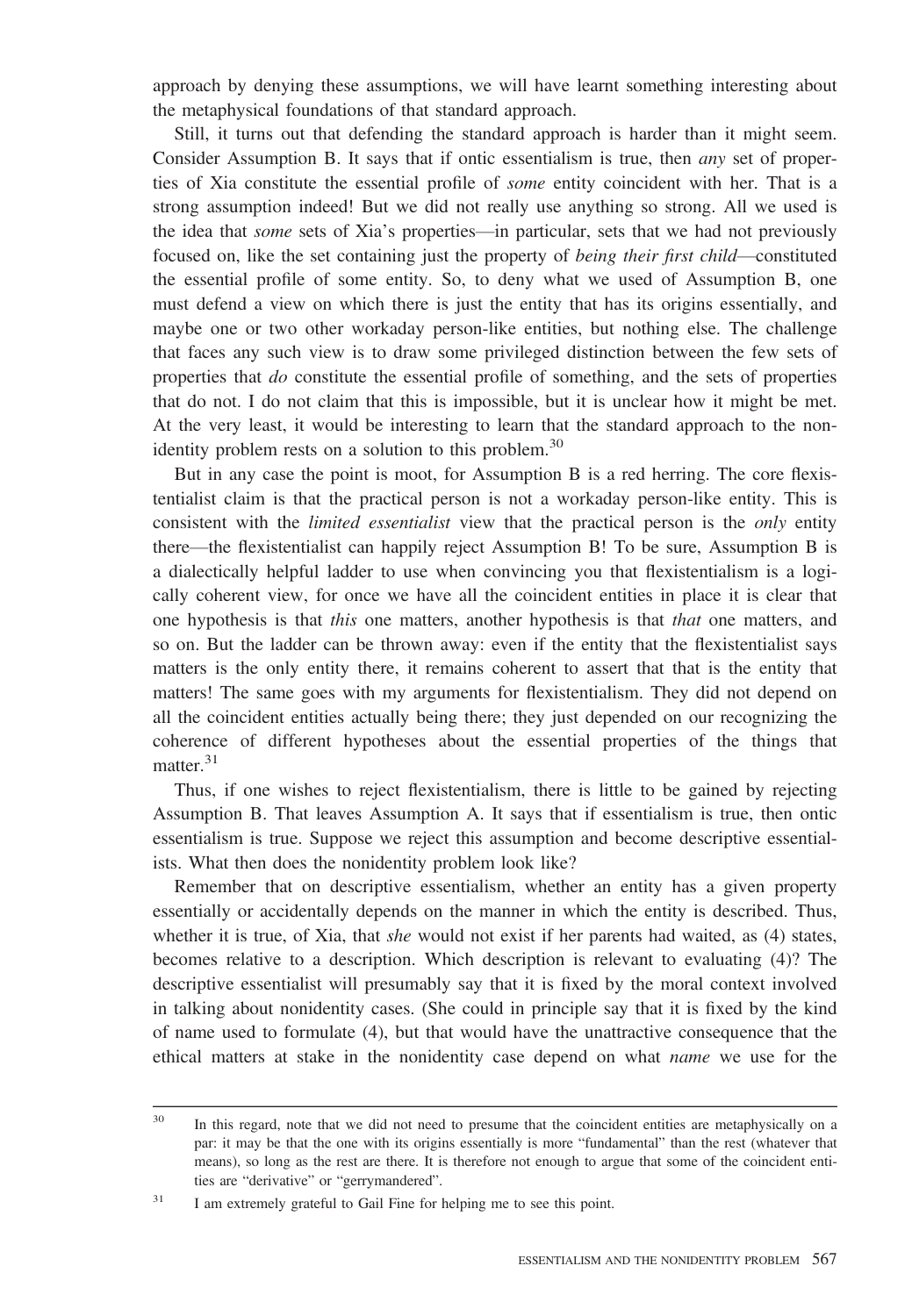couple's child!) The question is then whether the relevant description fixed by context makes (4) true or false.

If we say that it makes (4) true, we have the standard approach to the nonidentity problem back again, this time in the language of descriptive essentialism, and our task will be to reject one of  $(1)$ – $(3)$ —see the literature on the nonidentity problem to see how that goes. Alternatively, if we say that the relevant description makes (4) false, then we have a view that is ethically equivalent to flexistentialism. For flexistentialism says that that there may be many entities coincident with Xia, but the one that matters is not one that has its origins essentially. Correspondingly, this descriptive essentialist view says that there are many descriptions that pick out Xia, and the ones that matter in moral contexts—e.g. in discussions of the nonidentity problem—do not pick out her origins or genetics or time of conception. This view differs from flexistentialism under the hood, in its metaphysical workings, but ethically speaking they yield the same results. In particular, both insist, contrary to the standard approach, that if we focus on the entities/descriptions that matter, we should reject (4) and say that Xia would still exist if her parents had waited <sup>32</sup>

Of course, the descriptive essentialist could instead say that (4) does not have a determinate truth-value, either because context does not supply a description to evaluate (4) with, or because the descriptions supplied do not fix a truth-value. But the result is a view that is vulnerable to the coherent wishes argument. For on this view there is no fact of the matter whether Xia exists in the counterfactual scenario in which her parents wait, and so there is no fact of the matter whether it is coherent of her to wish that they had waited, *contra* the data. The view is also vulnerable to my objection to the *de dicto* approach regarding compensation. Like the de dicto approach, this view implies that there is no fact of the matter whether Xia deserves compensation simpliciter: she deserves it relative to some descriptions, but not others, and that (on this view) is all there is to say about the matter.

Thus, to defend the standard approach to the nonidentity problem, it is not enough to reject Assumption A. One must also argue that the relevant descriptions that matter in moral contexts make (4) true. And here the four arguments presented in sections 9 and 11 can be translated into the language of descriptive essentialism to cast doubt on this idea. After all, it is not enough to say that (4) is "intuitively" true; one must argue that it is true relative to the morally important descriptions. The arguments in sections 9 and 11 constitute reasons to think that it is not.

In sum, it is true that I made two strong and controversial assumptions when motivating flexistentialism. But both are dispensable. Assumption B played no real role at all. And while Assumption A did, the dialectic discussed in this paper can be translated into a framework that rejects the assumption. Thus, complaining about the assumptions is not a productive way to defend the status quo.

## 14. Conclusion

Nonidentity cases are puzzling situations in which a choice affects not only the future distribution of welfare, but also the identities of the individuals over which that welfare

<sup>&</sup>lt;sup>32</sup> One can interpret Meacham (2012) as providing such a theory. Though as he says on p. 265, he intends his proposal to be interpretable either as a descriptive essentialist view, or as a version of the de dicto approach.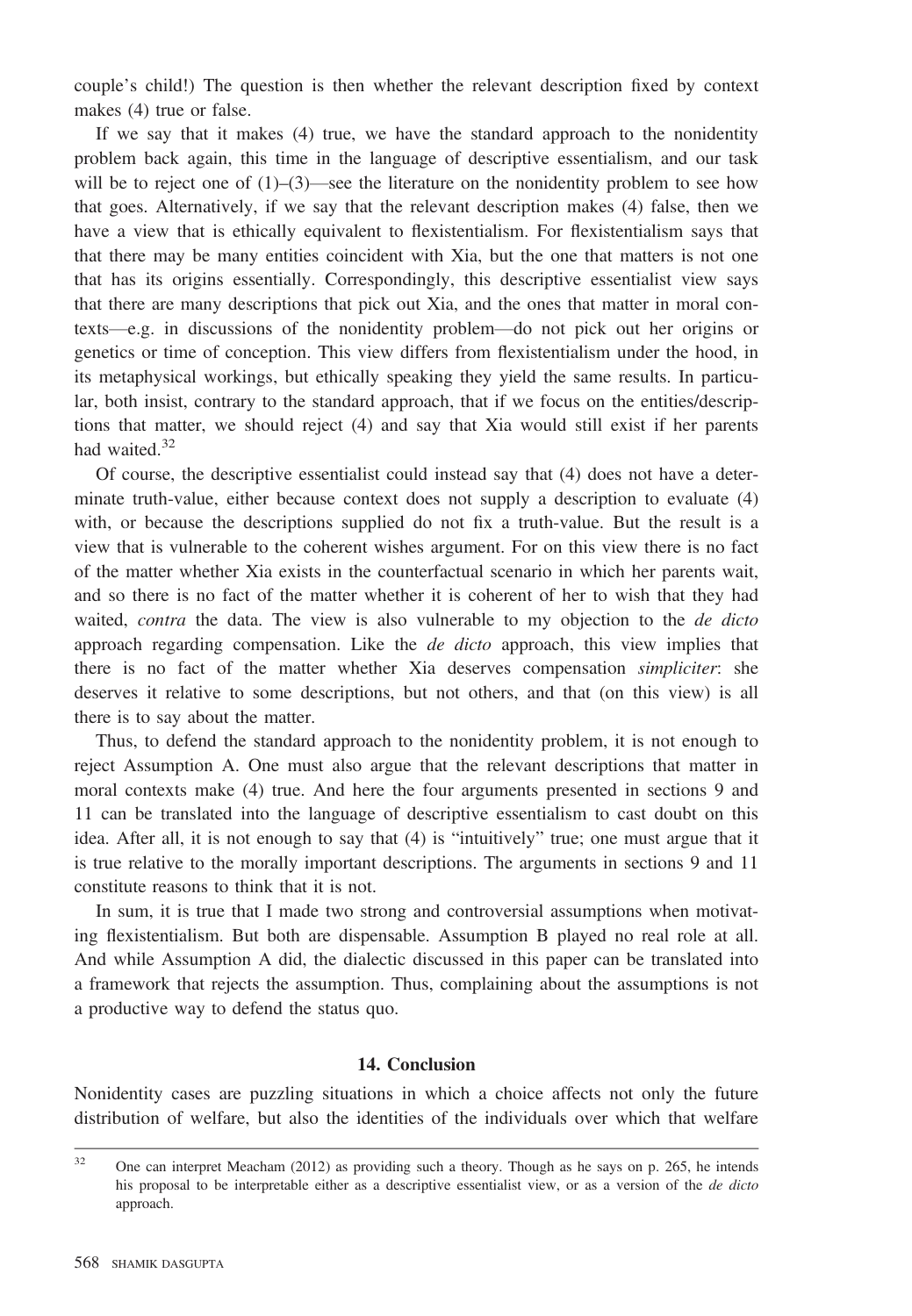is distributed. These cases have been widely discussed both in the abstract and in application to questions of disability rights, environmental conservation, reparations, and other topics. Almost across the board, these discussions assume a metaphysical claim about the essential properties of the entities that matter, and on that basis draw a variety of ethical conclusions about what makes various actions wrong, or the conditions under which an act is bad for someone, and so forth. Here I developed an alternative view on which the metaphysical claim assumed in these discussions is false. On this alternative view, the above description of the cases—that the choice affects the identities of the individuals involved—is true of the workaday person-like entities, but not of the entities that matter. Establishing that this alternative view is coherent is enough to show that the ethical conclusions standardly drawn from these examples are less motivated than we thought. But I also presented four considerations in favor of this alternative view. We cannot, of course, conclude that this alternative view is correct—that would require a book-length comparison of the various views on offer. But I do hope to have shown that it deserves our consideration.<sup>33</sup>

#### References

- Bennett, Karen. (2004). "Spatio-Temporal Coincidence and the Grounding Problem". Philosophical Studies, 118(3): 339–371.
- Breton, André. (1987). Mad Love. Translated by Mary Ann Caws. Lincoln, NE: University of Nebraska Press.
- Burke, Michael. (1994). "Preserving the Principle of One Object to a Place: A Novel Account of the Relations among Objects, Sorts, Sortals and Persistence Conditions". Philosophy and Phenomenological Research, 54(3): 591–624.
- Bykvist, Krister. (2007). "The Benefits of Coming into Existence". Philosophical Studies, 135(3): 95–115.
- Fine, Kit. (1994). "Essence and Modality". Philosophical Perspectives, 8: 1–16.
- . (1999). "Things and Their Parts". Midwest Studies in Philosophy, 23(1): 61–74.
- Freeman, Michael. (1997). The Moral Status of Children: Essays on the Rights of Children. The Hague: Kluwer.
- Hanser, Matthew. (1990). "Harming Future People". Philosophy and Public Affairs, 19  $(1): 47 - 70.$
- Hare, Caspar. (2007). "Voices from Another World: Must We Respect the Interests of People who do not, and Will Never, Exist?" *Ethics*, 117(3): 498–523.
- Hare, Caspar. (2013). The Limits of Kindness. Oxford: Oxford University Press.
- Harman, Elizabeth. (2004). "Can we Harm and Benefit in Creating?" Philosophical Perspectives, 18: 89–113.
- . (2009). ""I'll Be Glad I Did It" Reasoning and the Significance of Future Desires". Philosophical Perspectives, 23: 177–199.
- Harris, John. (1998). "Rights and Reproductive Choice". In John Harris and Soren Holm (eds.), The Future of Human Reproduction: Ethics, Choice and Regulation. Oxford: Clarendon Press.

<sup>33</sup> Thanks to Elizabeth Barnes, Johann Frick, Laura Gillespie, Caspar Hare, Liz Harman, Louis-Philippe Hodgson, David Kovacs, Hallie Liberto, John Morrison, David Plunkett, and Melinda Roberts for their insightful feedback and encouragement while composing this essay. Special thanks to Laura Gillespie for suggesting the epigram.